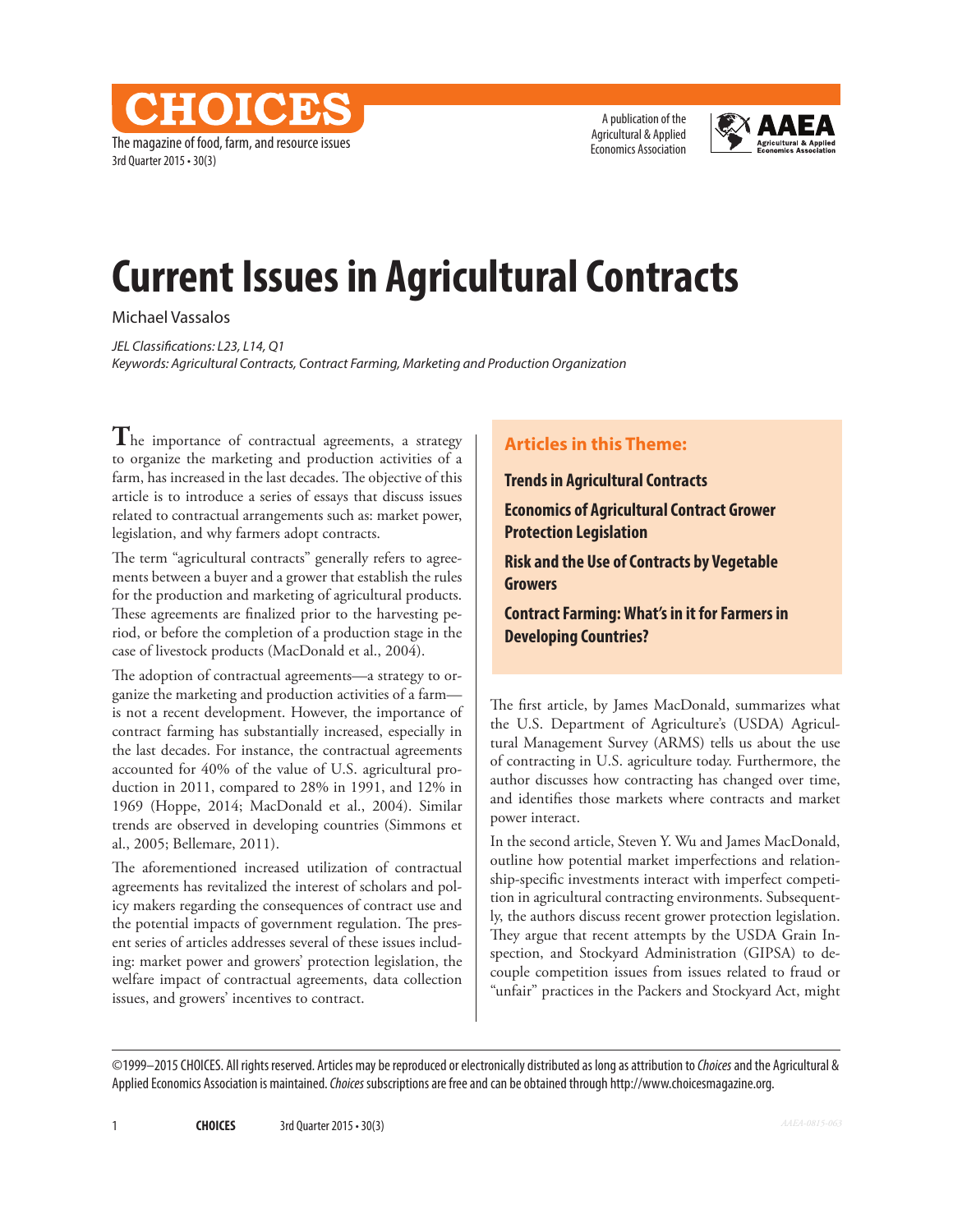make economic sense in contracting environments that involve multiple market imperfections.

Jack Schieffer and Michael Vassalos examine fresh tomato producers' incentives to participate in contractual agreements in the next article. Their findings indicate that growers view contractual arrangements as a risk management tool. However, growers risk aversion levels had little or no effect on the selection of contracts. Based on these results, the authors conclude that, for the examined scenario, contracts should be viewed more broadly than just a risk-management mechanism.

The final article, by Marc Bellemare, examines the reasons why smallholder farmers might want to participate in contract farming, and whether contract farming makes these farmers better off. The author concludes that participating in contract farming tends to improve growers' welfare. However, we should be cautious when generalizing these results due to a number of technical statistical limitations. The same issues should be taken under consideration when examining potential policy implications of contract farming.

#### **For more information:**

- Bellemare, M. 2011. "As You Sow, So Shall You Reap: The Welfare Impacts of Contract Farming." *World Development* 40(7): 1418 – 1434.
- Hoppe, R. 2014. Structure and Finances of U.S. Farms: Family Farm Report 2014 Edition. USDA, Economic Research Service, EIB 132. Available online: http://www.ers.usda.gov/media/1728096/eib-132.pdf
- MacDonald, J., J. Perry, M. Ahearn, D. Banker, W. Chambers, C. Dimitri, N. Key, K. Nelson, and L. Southard. 2004. "Contracts, Markets, and Prices: Organizing the Production and Use of Agricultural Commodities", USDA, Economic Research Service, AER 837, Available online: http:// www.ers.usda.gov/publications/ aer837/.
- Simmons, P., P. Winters, and I. Patrick. 2005. "An Analysis of Contract Farming in East Java, Bali, and Lombok, Indonesia." *Agricultural Economics* 33: 513-525.

*Michael Vassalos (mvassal@clemson. edu) is Assistant Professor in the Department of Agricultural & Environmental Sciences atClemson University, Clemson SC.*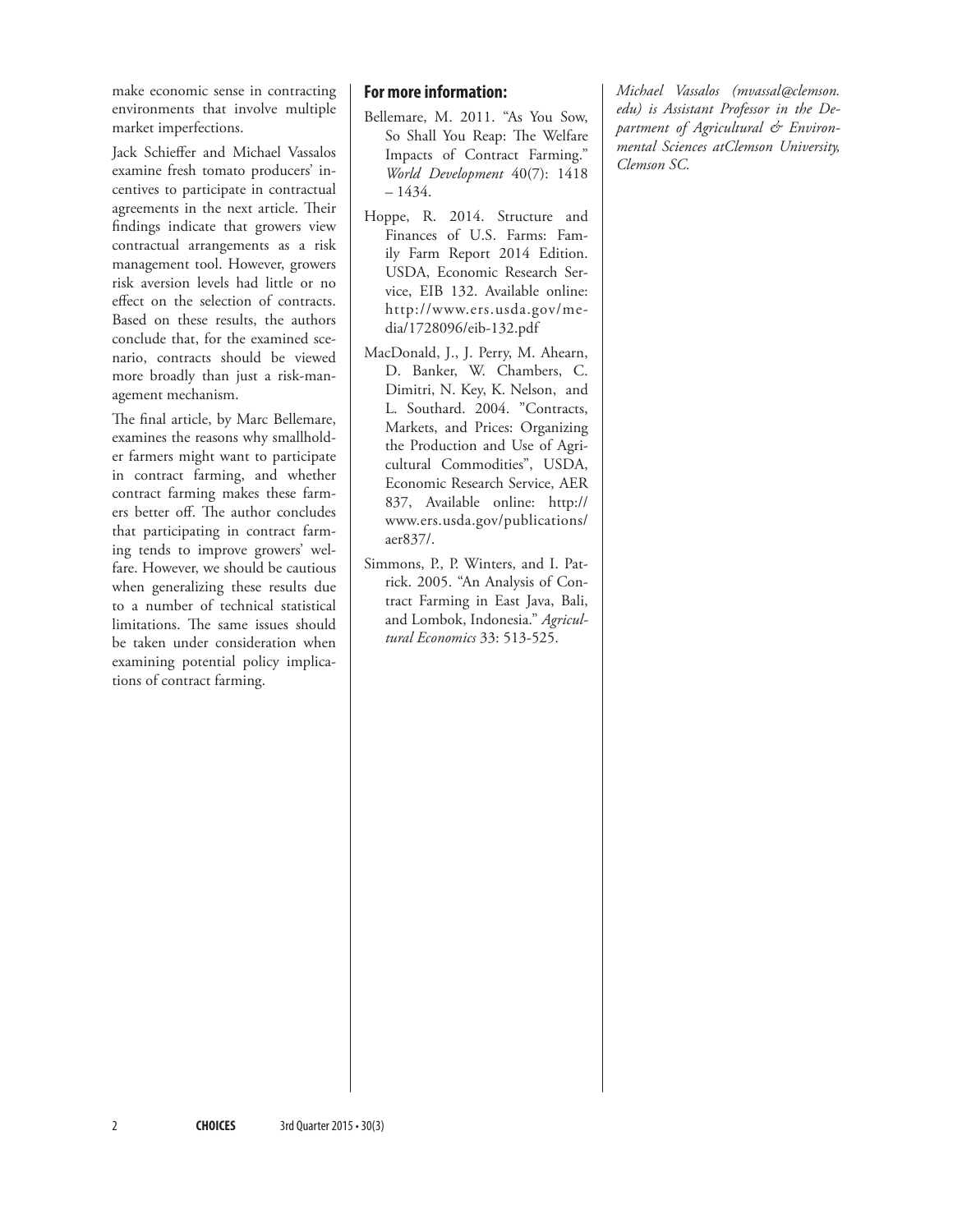The magazine of food, farm, and resource issues 3rd Quarter 2015 • 30(3)

**HOICH** 

A publication of the Agricultural & Applied Economics Association



## **Trends in Agricultural Contracts**

James M. MacDonald

*JEL Classifications: L14, L23, Q12, Q13, Q18 Keywords: Agricultural Contracts, Agricultural Resource Management Survey, Market Power, Marketing Contract, Production Contract*

**Contracts are widely used to govern the production and** marketing of agricultural commodities. They can be an essential tool for managing risks; contracts provide incentives for farmers to invest in specialized equipment and skills and to produce products with desirable attributes; and they can allow processors to realize economies of scale and throughput in production, thus realizing lower costs. These are all offered as attributes of contracts when compared to one alternative, a spot market. Compared to another alternative—vertical integration—contract production retains greater profit incentives for grower effort, on-farm diversification, and the use of localized knowledge.

#### **Measuring Contract Production in Agriculture**

The U.S. Department of Agriculture's (USDA) Agricultural Resource Management Survey (ARMS), is a widely used source of data on contracts. The ARMS, which is jointly administered by the Economic Research Service (ERS) and the National Agricultural Statistics Service (NASS), is a comprehensive multi-purpose annual survey of farms. It features a large sample, selected anew each year, designed to be representative of all farms in the 48 contiguous states. The multi-purpose nature of the ARMS affects the way contract agriculture data are collected. ERS reports summary statistics on contracting on the agency website and in a series of reports (MacDonald and Korb, 2011).

Contract production complicates data collection of farm finances. Contract growers often bear only part of production expenses, while contractors may reimburse growers for some expenses and may provide growers with some inputs. Similarly, contract growers may own fewer

assets, per dollar of production, because contractors own some of the assets. Contract growers may receive only part of the market value of a commodity in fees, with contractors receiving the rest. Contract growers may also produce specialty varieties of commodities, with different revenue and expense profiles. For all of those reasons, the survey questionnaire breaks out contract production. See Box for more information on how the ARMS collects information on agricultural contracts.

### **Contract Agriculture is Different**

The use of contracting varies widely across commodities (Figure 1). For example, contracting is far less common



**Figure 1:** Contract Agriculture Covers a Different Mix of **Commodities**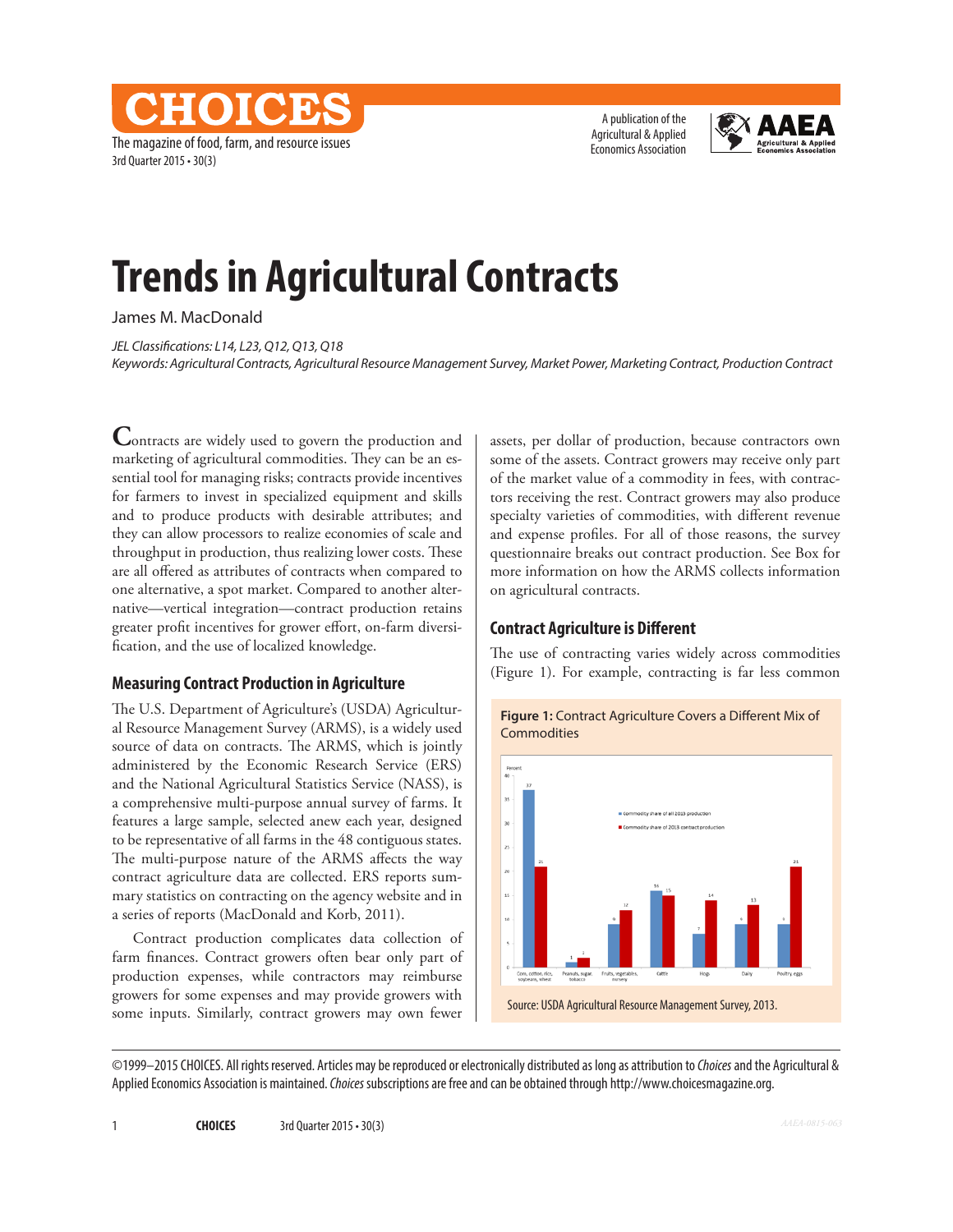#### **Collecting Data on Production and Marketing Contracts**

ARMS questionnaires are initially mailed out to respondents, who need clear, precise, and concise instructions. Agricultural contracts are defined in the ARMS as agreements reached before harvest, or before the end of a production cycle for livestock, that specify a commodity, a compensation scheme, and a buyer. The timing matters for measurement, because farmers may often put a harvested commodity into storage, and then reach a sale agreement with a buyer. In ARMS, that is a cash sale, because the agreement was reached after harvest.

Two types of contracts, marketing and production, are defined in the questionnaire. Production contracts specify

The broiler industry—where almost all birds are produced under production contracts—provides a prototypical example of the arrangement. Growers invest in specialized housing and equipment, and provide labor. Contractors—poultry processing companies like Tysons or Perdue—provide chicks, feed, veterinary services, and guidance. The chicks are delivered from contractor hatcheries, and the birds are delivered to contractor-owned processing plants. Grower compensation is based not on broiler prices, but on their performance in transforming chicks and feed into broiler meat.



Ranchers review the cow-calf contracting questions on the Farm Costs and Returns Survey, predecessor of ARMS, Pilot Rock, OR, September 1989. *Photo by Mary Ahearn*

Production contracts are widely used in poultry, hogs, fed cattle, and dairy heifers. They are used in horticulture, where growers raise seedlings for integrators for delivery to retailers; in some vegetables, where growers raise crops for processors; and in seeds for field crops. The specific services that growers provide may differ across commodities: livestock producers usually provide labor and housing, while contractors perform most field operations for processing vegetables. But in each case, contracts will specify: 1) the specific services to be provided by each party; 2) the manner in which the grower is to be compensated for services provided; and 3) specific contractor responsibilities for provision of inputs. Because the services provided by contract growers are often supported by long-lived and specialized capital investments, production contracts frequently link growers to a specific integrator and to a long term commitment to the activity.

Marketing contracts focus on the commodity as it is delivered to the contractor, rather than specify the services to be provided by the farmer. Unlike production contracts, marketing contracts do not specify on-farm capital or production practices. They set a commodity's price or a mechanism for determining the price, a delivery outlet, and a quantity to be delivered. Forward contracts, with a specific price set at the time of agreement, are one type of marketing contract. But other types of marketing contracts, often of longer duration, specify a method or formula for determining prices, rather than a specific price, at the time of agreement. The pricing mechanisms may limit a farmer's exposure to the market price risks. They usually specify minimum acceptable levels of various product attributes, and they often specify price premiums to be paid for desired levels of attributes—such as oil content in corn—thereby providing incentives to produce higher-cost but desirable product varieties.

Marketing contracts are widely used in hogs and fed cattle, to govern livestock sales to meatpackers, and the same hogs or cattle may be sold under a marketing contract but raised under a production contract. Marketing contracts are frequently used for field crops, although they are more likely to be used for specialized varieties that may have few buyers.

Contract production is not the reciprocal of spot market production because there is some vertical integration in agriculture. For example, some cattle feedlots are owned by meatpackers; hatcheries and sow operations are often owned by poultry or hog processors; and some cane sugar operations are owned in common with processing plants. Production from those farms that is shipped to integrated processing plants or to other contract growers would not be defined as contract production in the ARMS.

Survey instruments are available from the ERS website (USDA, ERS, 2015.)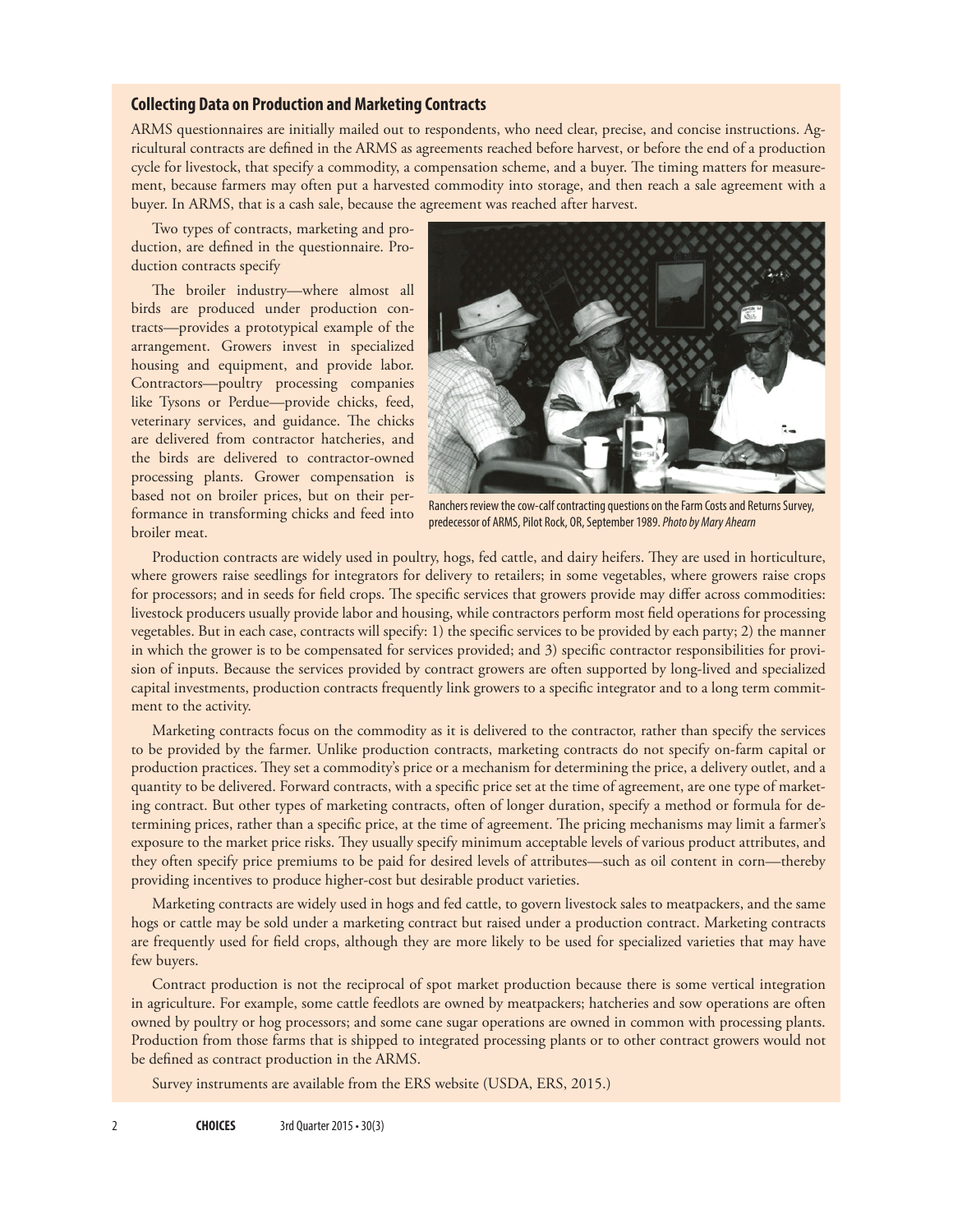in major field crops than in other parts of agriculture: while five major field crops accounted for 37% of the value of commodity production in 2013, they accounted for only 21% of the value of production under contract. Contract production leans more heavily toward specialty crops, hogs, and poultry, which together accounted for 48% of the value of contract production, but only 26% of the value of all production.

Farms that use contracts are different. Contracting farms are larger, whether measured in terms of whole farm production or a specific contracted commodity, than farms that produce the same commodities without contracts. Those farms that contract for one commodity usually do it extensively, using contracts for their other commodities (MacDonald, Korb, and Hoppe, 2013).

In every commodity class, there are farms that use contracts and farms that don't. Farms that use contracts usually commit most production to the contract. For example, contracts accounted for 32% of the value of all cattle production in 2013, which includes production at cow-calf, stocker, and feeding stages (Table 1). However, contracts accounted for 92% of the value of cattle production on farms that used contracts

While contracts covered less than 20% of corn, soybean, and wheat production in 2013, farms that used contracts placed 49, 60, and 61% of their corn, soybean, and wheat production, respectively, under contract in 2013; they combine cash sales, contracting, and storage as part of their risk management strategy. Contracting farms in other commodity categories—livestock, specialty field

**Table 1:** Contract Production Shares by Commodity and Producer Type

|                                                                                                                                                                                                                                                                       |           | <b>Share of Production Under Contract</b> |  |
|-----------------------------------------------------------------------------------------------------------------------------------------------------------------------------------------------------------------------------------------------------------------------|-----------|-------------------------------------------|--|
|                                                                                                                                                                                                                                                                       | Commodity | <b>Farms with Contracts</b>               |  |
| Cattle                                                                                                                                                                                                                                                                | 32        | 92                                        |  |
| Dairy                                                                                                                                                                                                                                                                 | 47        | 98                                        |  |
| Hogs                                                                                                                                                                                                                                                                  | 74        | 98                                        |  |
| Poultry                                                                                                                                                                                                                                                               | 84        | 100                                       |  |
| All livestock                                                                                                                                                                                                                                                         | 52        | 94                                        |  |
|                                                                                                                                                                                                                                                                       |           |                                           |  |
| Corn                                                                                                                                                                                                                                                                  | 17        | 49                                        |  |
| Cotton                                                                                                                                                                                                                                                                | 46        | 94                                        |  |
| Fruits, Nuts, Berries                                                                                                                                                                                                                                                 | 50        | 94                                        |  |
| Peanuts                                                                                                                                                                                                                                                               | 57        | 95                                        |  |
| Rice                                                                                                                                                                                                                                                                  | 51        | 100                                       |  |
| Soybeans                                                                                                                                                                                                                                                              | 19        | 60                                        |  |
| Vegetable & Melons                                                                                                                                                                                                                                                    | 29        | 88                                        |  |
| Wheat                                                                                                                                                                                                                                                                 | 13        | 61                                        |  |
| All crops                                                                                                                                                                                                                                                             | 22        | 54                                        |  |
| All commodities                                                                                                                                                                                                                                                       | 35        | 69                                        |  |
| Notes: The table reports, for each commodity, the value of commodity production under contract as a<br>share of the total value of commodity production. The right column provides the same measure, but<br>only for farms that produce the commodity under contract. |           |                                           |  |
| Source: USDA Agricultural Resource Management Survey, 2013                                                                                                                                                                                                            |           |                                           |  |

crops, fruits, and vegetables—place nearly all production of the contracted commodity under contract.

#### **Changes in Contract Use**

Contract use spread widely between 1969 and the turn of the century (Figure 2). The 1969 Census of Agriculture asked about contract use, with definitions that were consistent with ARMS categories (MacDonald et. al, 2004). In that year, 5% of farms had contracts, which covered 11% of the value of commodity production. The Farm Costs and Returns Survey, USDA's predecessor to the financial component of ARMS, generated an estimate of 10% of farms, covering 28% of production, in 1991. The ARMS was introduced in 1996, when 13% of farms had contracts, covering 33% of production.

The share of farms with contracts peaked in 1996, but the later decline reflects the definition of farms used in USDA surveys. Under a definition set by Congress in 1976, a farm is any place that produces, or normally could produce, at least \$1,000 of agricultural commodities in a year. The definition is not adjusted for inflation, and with rising farm commodity prices—about 60% between 1996 and 2011—more small places will be defined as farms. The census of agriculture counted 1.19 million farms with sales below \$10,000 in 2012, compared to 964,926 in 1997. Few—0.3% in 2013—farms in that size category use contracts, and their expansion in the farm population reduces the share of all farms with contracts.

In contrast to the share of farms with contracts, the share of production covered by contracts continued to grow, albeit slowly and unsteadily, until 2011, when 40% of production was covered. However, in 2013 the share of agricultural production under contract fell sharply, by five percentage points over 2011.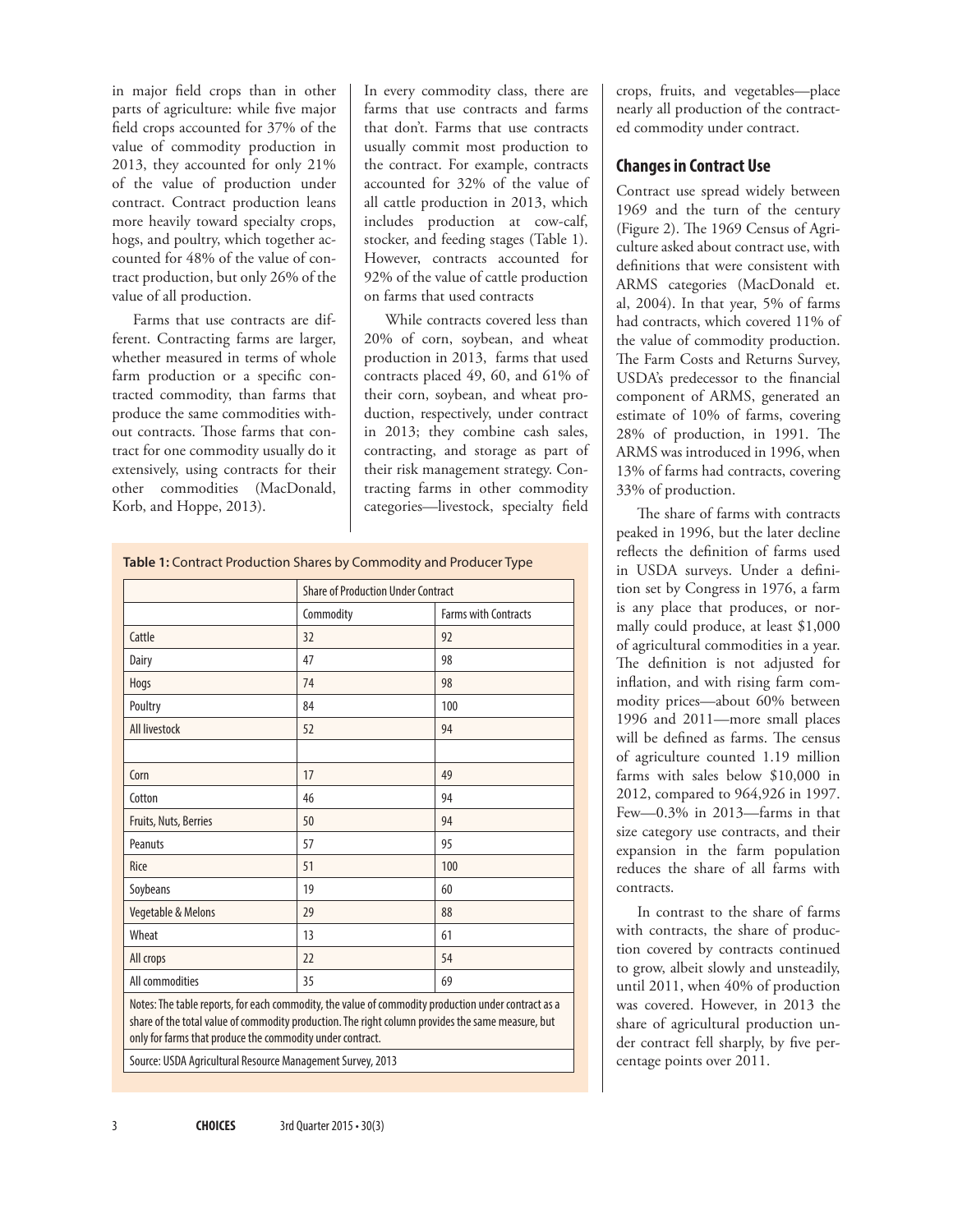

Sources: U.S. Census Bureau, Census of Agriculture (1969); USDA Farm Costs and Returns Survey, (1991); USDA Agricultural Resource Management Survey (1996-2013).





One could look at the growth of contracting between 1969 and 1996, or even 2006, and conclude that it was a broad trend across all of agriculture. But aggregate developments in the 2000s appear to be driven by episodic major shifts in specific commodity areas and changes in the commodity composition of agricultural production, and not by any broad overall trend.

Because contract use varies widely across commodities, composition effects matter when examining aggregate changes. Contracting accounts for a higher share of livestock than of crop production (Figure 3). In

recent years, changes in relative prices led to a substantial increase in the crop share of the total value of production—crops reached 58% of the value of production in 2013, up two percentage points from 2011 and ten percentage points from 2006.

With less contracting in crops, increases in the share of crops in the overall value of production will reduce the share of production covered by contracts. However, the share of crops produced under contract also fell quite sharply between 2011 and 2013—by ten percentage points (Figure 3). In part, that decline also represents a composition effect, as major field crops—corn, soybeans, and wheat—which are less prone to contracting, also accounted for a growing share of the value of crop production, through increases in relative prices.

However, the incidence of contracting also declined in the three major field crops, after expanding sharply during the period of commodity price increases (Table 2). In 2003, contracts accounted for 14% of corn and soybean production and 8% of wheat production. By 2008, contract shares rose to 26%, 25%, and 24% for corn, soybeans, and wheat, respectively—below average for the rest of agriculture, but much higher than previous estimates for these crops. Contract shares then fell sharply in 2012 and 2013, reaching 17% for corn, 19% for soybeans, and 13% for wheat.

One can't help but wonder if the changes observed in the three major field crops were in turn driven by changes in price risks and their management. Prices rose and displayed greater month-to-month volatility after 2003, as more corn, soybean, and wheat production was placed under contract. More farmers used marketing contracts for their crops, and they placed greater shares of production under contract. Contracts offered one channel for managing price risks, and farmers that used contracts were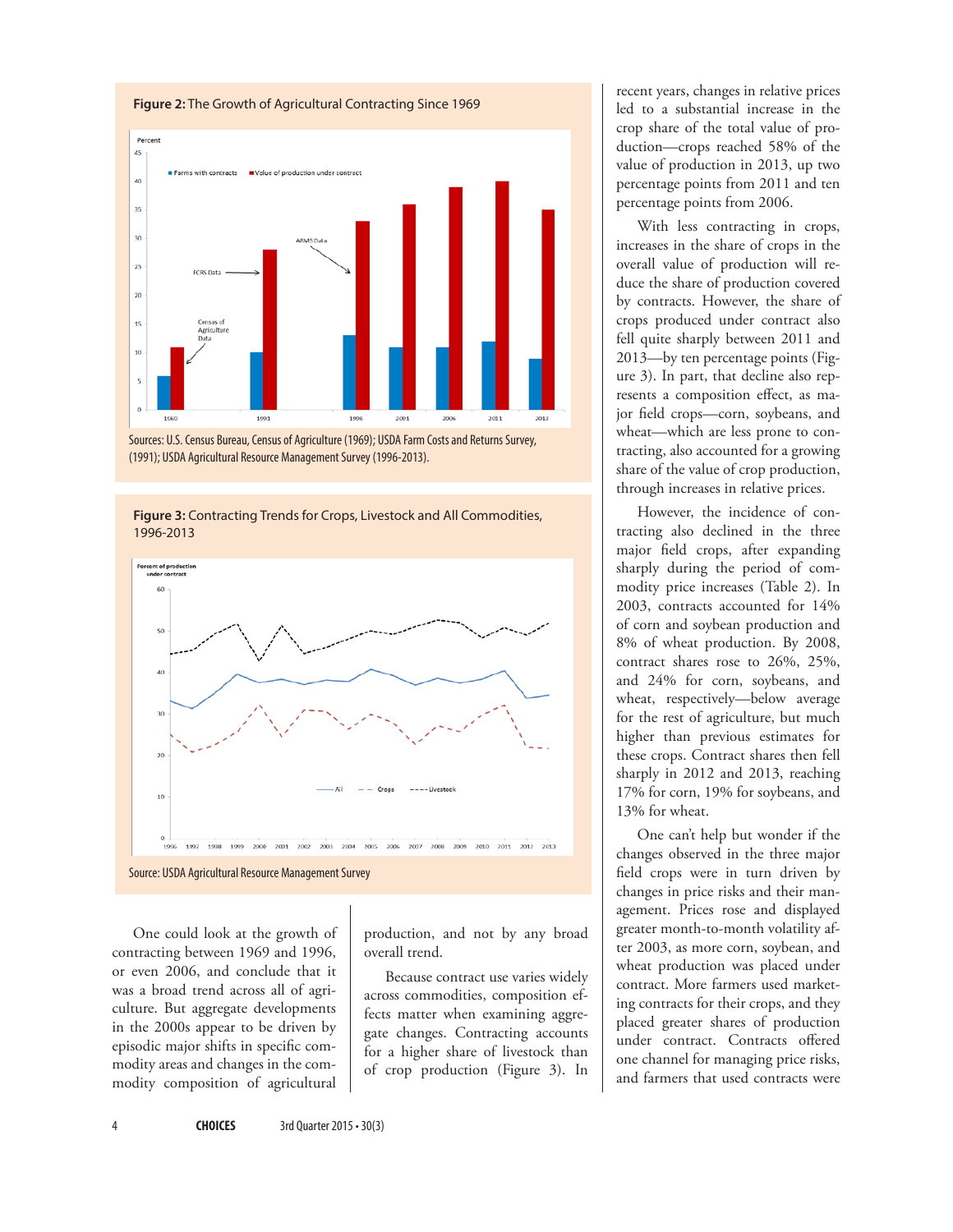also more likely to hedge with futures markets and to use on-farm storage as part of their price risk strategies. However, policy was also changing, toward a much greater reliance on crop insurance aimed at yields and at revenue. By 2013, far fewer farmers were using marketing contracts for corn, soybeans, and wheat, but those that did placed more of their production under contract.

There were important changes in contracts affecting specific commodities. For example, the hog sector underwent a major reorganization during the late 1990s and early 2000s (McBride and Key, 2013). Production shifted to larger operations that specialized in single stages of the production process. Integrators emerged to manage farm production and processing through vertical integration and contracting, with sharp declines in spot market transactions: contracts covered 32% of the value of production in 1996 ARMS data, and 71% in 2013—with vertical integration accounting for much of the rest in 2013. Hogs are shipped to packing plants under marketing contracts and vertical integration, but usually raised

under production contracts.

In peanuts and tobacco, contract use expanded sharply after the cessation of Federal marketing quota programs in the early 2000s (Mac-Donald and Korb, 2011). Marketing quotas provided price stability for producers, and contracts provided a way to manage emerging price risks after the end of the programs, while also tying payments more closely to product attributes. In tobacco, contracts covered virtually all production by 2008, compared to about 25% in 2000. Contracts covered 60-80% of peanut production after 2004, compared to 25-45% in 1996-2002, before the program changes—there are fewer peanut producers in ARMS, and sampling variation is a meaningful source of year to year fluctuations in contract use.

#### **Contracting and Market Power**

The discussion concerning major field crops should remind us that: (1) contracting does not always occur in concentrated markets and (2) it does not always tie growers to specific contractors for any significant length of

Year All farms Farms with contracts Production under contract (%) Farms with contract (%) Production under contract (%) **Corn** 2013 17.2 18.5 48.7 2008 25.8 36.7 45.3 2003 13.7 14.2 44 **Soybeans** 2013 19.2 17.8 59.4 2008 24.7 33.4 48.6 2003 13.4 12.8 54.4 **Wheat** 2013 13.1 13.2 61.1 2008 23.9 23.9 47.1 2003 6.3 6.3 52.4

**Table 2:** Changes in Contracting in Corn, Soybeans, and Wheat

Source: USDA Agricultural Resource Management Survey

time. Table 3 indicates that producers of the largest field crops, by acreage, move in and out of contracts easily, and that they combine contracts with other marketing channels. Those growers who use contracts typically rely on multiple contracts with different contractors; moreover, storage options, and changes in crop choices give them further flexibility. Except for specialty varieties, buyer concentration does not play an important role.

Contracts do not account for large shares of corn, soybeans, and wheat production, but those are huge markets, and contract corn, soybean, and wheat production amounts to half of the value of all crop production under contract, and nearly one-fifth of all contract agricultural production.

Production contracts commit contract growers more closely to specific integrators, for longer periods of time, because of the substantial investments in specific assets, such as housing and equipment, that are often required, and because scale economies in processing limit the number of integrators in any one area. In 2013, production contracts covered \$58 billion in agricultural production, 14% of all agricultural production; \$48 billion of that fell in two commodity classes—hogs and poultry. Hog producers with production contracts typically raise finishing hogs for an integrator, and they usually combine contract hog production with field crops—corn and soybeans, most often. In most parts of the country, contract hog growers have more than one integrator to choose from, even if they don't have many, and their farm business are relatively diversified (MacDonald and Korb, 2011).

Contract poultry growers have fewer options. Half of contract broiler producers report that they have only one or two integrators in their area, and integrator concentration appears to result in lower contract fees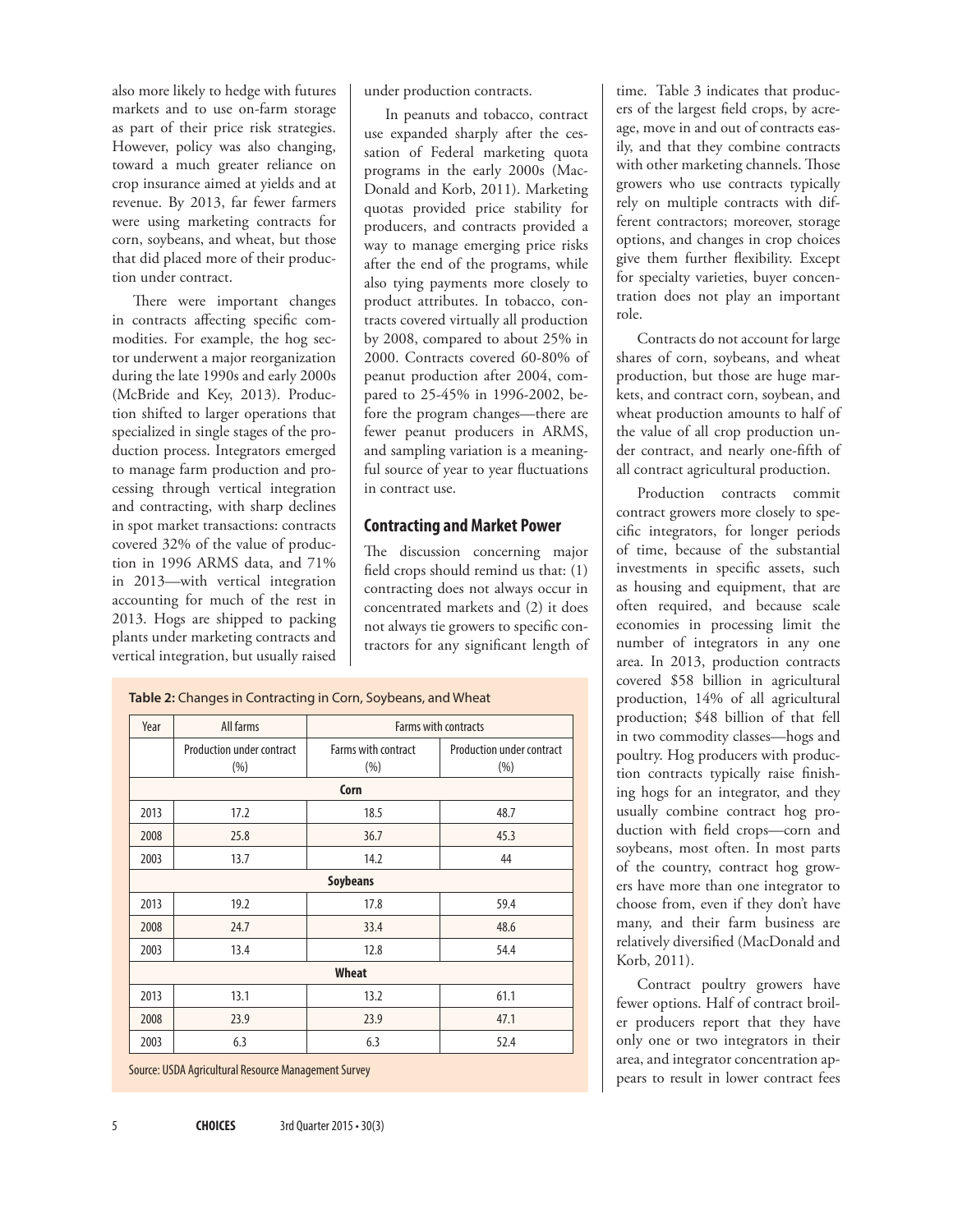(MacDonald and Key, 2012). Contract production creates rents, and contracts may be used to appropriate rents, with damages to some growers that are independent of traditional market power issues, as described elsewhere in this Choices theme (Wu and MacDonald, 2015).

Marketing contracts are widely used in some local and regional procurement markets with few buyers, such as fed cattle, sugar beets, peanuts, and some fruit and vegetable commodities. The contracts may specify payment commitments from buyers in highly concentrated markets, thus eliciting production by growers who would otherwise avoid producing for monopsony markets. However, there are circumstances in which marketing contracts can be designed to deter entry by new competitors and to limit aggressive price competition by existing buyers (Love and Burton, 1999; Sexton and Zhang, 2000). For contracts to facilitate the exercise of market power in these ways, they require highly concentrated buyer markets and a specific set of pricing mechanisms, features which are present but by no means ubiquitous across agricultural markets.

#### **For More Information**

- Love, H. A., and D.M. Burton. 1999. "A Strategic Rationale for Captive Supplies." *Journal of Agricultural and Resource Economics,* 24: 1-18.
- McBride, W., and N. Key. 2013. *U.S. Hog Production from 1992 to 2009: Technology, Restructuring, and Productivity Growth.*  U.S. Department of Agriculture, Economic Research Service. Economic Research Report No. 158. October.
- MacDonald, J. M., and P. Korb. 2011 *Agricultural Contracting Update: Contracts in 2008.* U.S. Department of Agriculture, Economic Research Service. Economic Information Bulletin No. 72. February.
- MacDonald, J. M., and N. Key. 2012. "Market Power in Poultry Production Contracting? Evidence from a Farm Survey." *Journal of Agricultural and Applied Economics* 44: 477-490.
- MacDonald, J. M., P. Korb, and R. A. Hoppe. 2013. *Farm Size and the Organization of U.S. Crop Farming.* U.S. Department of Agriculture, Economic Research Service. Economic Research Report No. 152. August.
- MacDonald, J., J. Perry, M. Ahearn, D. Banker, W. Chambers, C. Dimitri, N. Key, K. Nelson, and L. Southard. 2004. *Contracts, Markets, and Prices: Organizing the Production and Use of Agricultural Commodities.* U.S. Department of Agriculture, Economic Research Service. Agricultural Economic Report 837, Available online: http://www.ers.usda.gov/ publications/aer837/.
- Sexton, R., and M. Zhang. 2000. "Captive Supplies and the Cash Market Price: A Spatial Markets Approach." *Journal of Agricultural and Resource Economics,* 25: 88-108.
- U.S. Department of Agriculture, Economic Research Service. 2015. Agricultural and Resource Management Survey Farm Financial and Crop Production Practices. Available online: http:// www.ers.usda.gov/data-products/ arms-farm-financial-and-cropproduction-practices/questionnaires-and-manuals.aspx
- Wu, S., and J.M. MacDonald. 2015. "The Economics of Contract Grower Protection Legislation". *Choices: The Magazine of Food, Farm, and Resource Issues. Forthcoming.*

*James M. MacDonald (macdonal@ers. usda.gov) is Chief, Structure, Technology, & Productivity Branch at USDA Economic Research Service in Washington, DC.* 

*The views expressed in this paper are those of the author, and not necessarily those of the U.S. Department of Agriculture farmers better off. The author concludes that participating in contract farming tends to improve growers' welfare. However, we should be cautious when generalizing these results due to a number of technical statistical limitations. The same issues should be taken under consideration when examining potential policy implications of contract farming.* 

6 **CHOICES** 3rd Quarter 2015 • 30(3)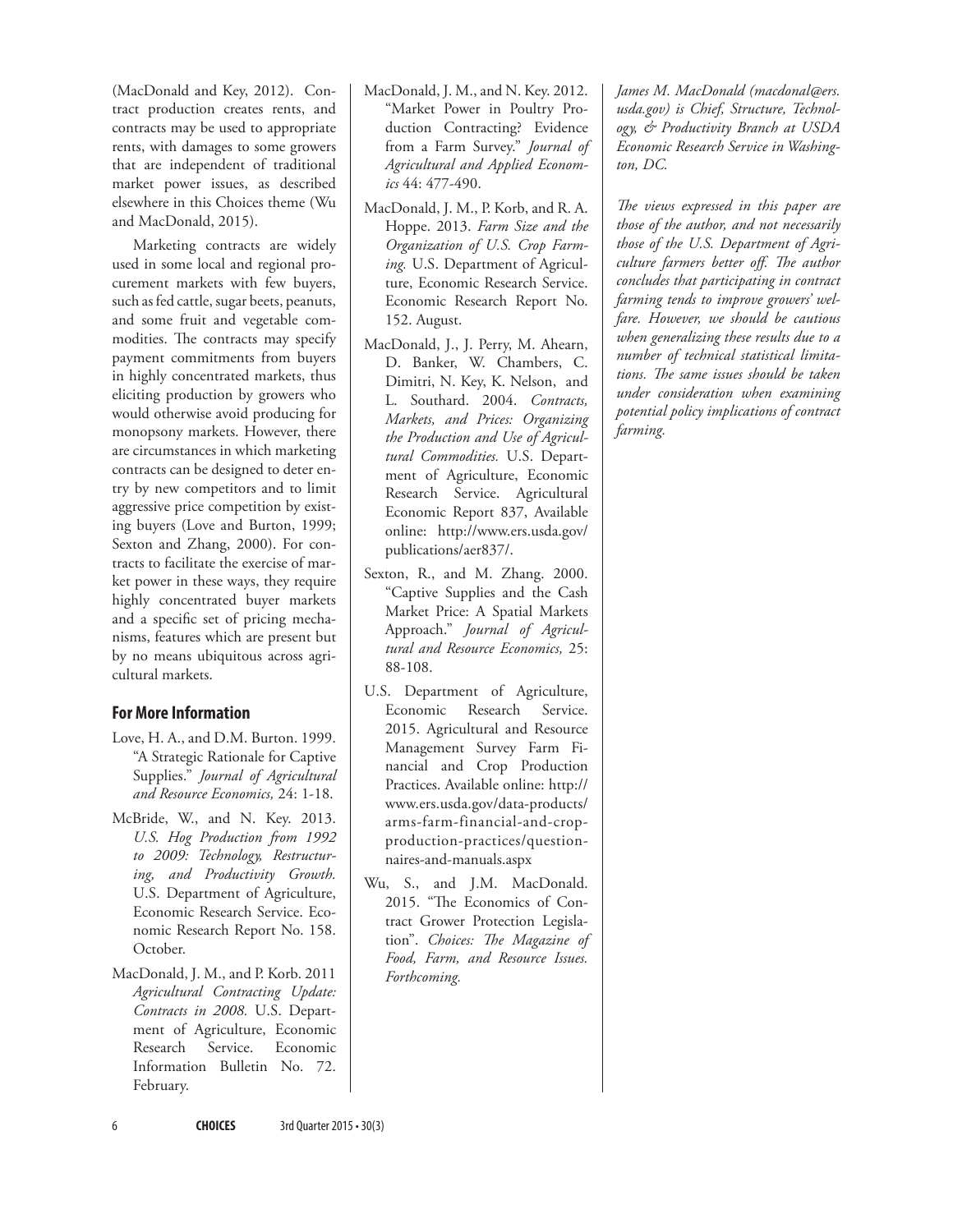CHOICES The magazine of food, farm, and resource issues 3rd Quarter 2015 • 30(3)

A publication of the Agricultural & Applied Economics Association



## **Risk and the Use of Contracts by Vegetable Growers**

Jack Schieffer and Michael Vassalos

*JEL Classifications: Q13, L14 Keywords: Contracts, Risk Preferences, Transaction Costs, Vegetable Growers*

**Contracts have become an increasingly important tool in** agriculture over the last several decades, covering approximately 40% of agricultural production by value in recent years in the United States (MacDonald and Korb, 2011). Contracts are one of several options for organizing agricultural production and often determine which crops and other products will be produced, what kinds of inputs and production methods will be used, and when and where those products be delivered. In terms of coordination between the producer and buyer, contracts occupy a middle ground between spot markets—with little or no coordination—and full vertical integration—in which the producer and the processor or other downstream user share common management and ownership.

The usage of contracts varies widely by agricultural commodity. Some agricultural outputs—such as poultry, hogs, tobacco, and sugar beets—are dominated by contract production. The specific type of contracts used also varies across commodities. For example, poultry and hog production make extensive use of *production contracts*, in which the buyer specifies many aspects of production and often retains ownership of the commodity throughout the process. *Marketing contracts*, on other hand, focus more on the end product, specifying price, schedule, and quantity and quality of the commodity to be delivered.

Understanding the reasons that producers and buyers choose to use contracts, as well as the potential pitfalls of that use, can improve the parties' ability to make effective use of this tool. Such knowledge will also benefit policy makers charged with ensuring the smooth functioning of agricultural markets.

#### **Risk in Agricultural Production**

Agricultural producers face several different types of risk. *Production risk* refers to uncertainty in the quantity and quality of output. Growers' yields are affected substantially by factors beyond their control, including fluctuations in weather, pressure from disease or other pests, and varying availability of essential inputs such as irrigation water. Producers may also face uncertainty about production costs, due to fluctuating prices for inputs such as labor or fuel. Market risk refers to uncertainty about the price that producers will receive for their crops or livestock, and also the possibility that no buyer can be found at all, also known as placement risk.

These various risks can be magnified in some types of agricultural production. For example, fresh fruit and vegetables are highly perishable crops for which quality attributes can be especially important. These characteristics may limit a vegetable grower's ability to conduct an extensive search for buyers or better prices, thus rendering the grower more vulnerable to volatile prices at the time of harvest.

#### **Managing Risk and Other Reasons for Using Contracts**

Agricultural producers use a range of tools to manage these risks. Contracts are commonly cited as one of these tools, especially for managing market risks. A simple forward contract establishes a price to be paid for a certain quantity of product at some date in the future. From the grower's perspective, this arrangement reduces uncertainty about the price received for the product and the availability of a buyer.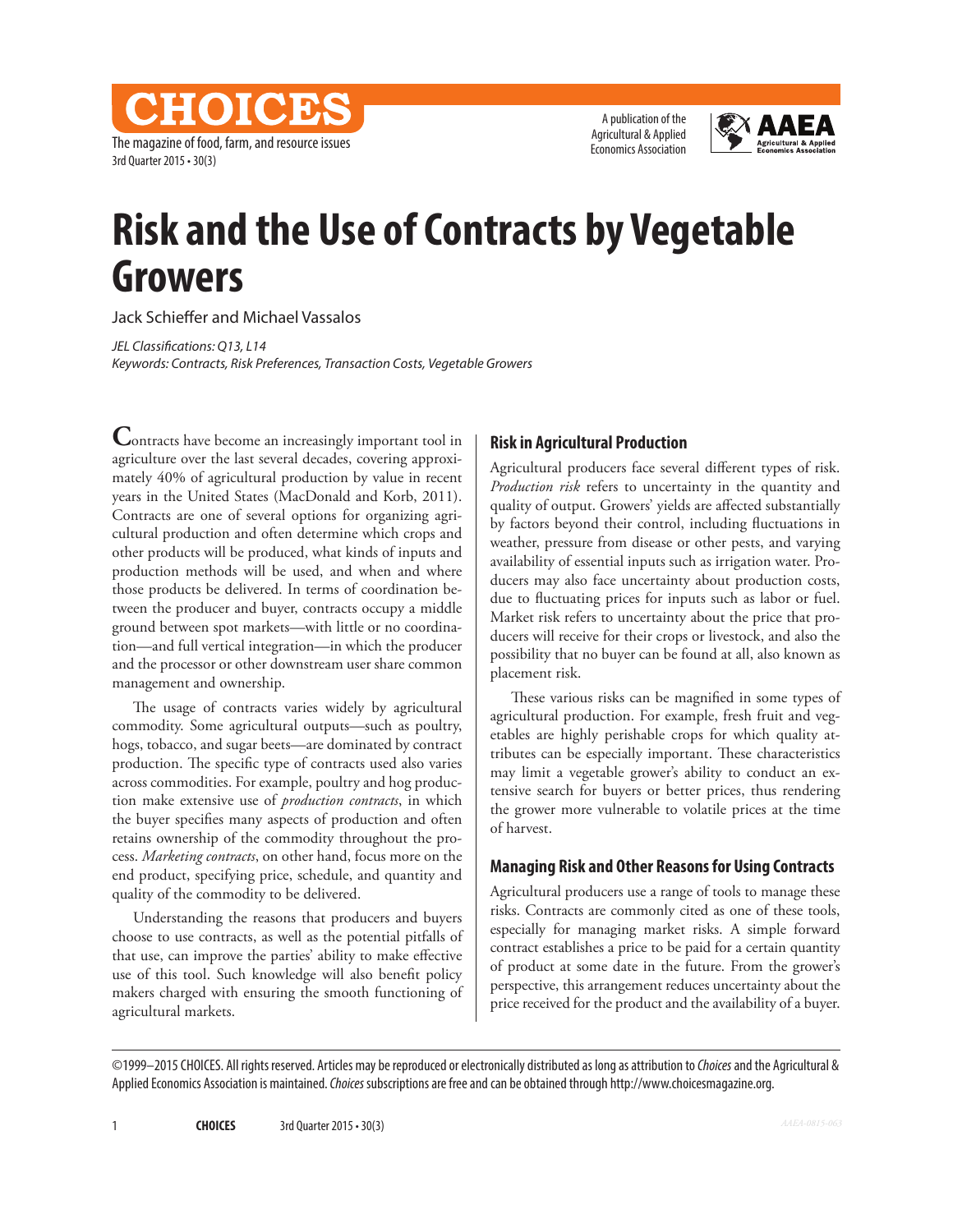Contracts may also be used to manage production risks. In a production contract, a grower's payment may be directly tied to services provided, rather the quantity or quality of output, thus shifting risks associated with uncertain yields to the buyer. With a relative performance contract, or tournament contract, a grower's production is compared to that of other growers in the area, with bonuses for outperforming or penalties for under-performing that benchmark. This type of incentive structure, while controversial, can mitigate some aspects of production risk, such as adverse weather that affects all producers in a region.

In economics, traditional contract theory builds from this idea that contracts are used to manage risk by shifting it from a more risk-averse party to a more risk-neutral one (Allen and Lueck, 1999; Hueth and Hennessy, 2001). In this framework, a key issue is balancing the advantages of this risk-management feature against potential problems created by the use of contracts, such as moral hazard—for example, when one party in a transaction knows more information about risks than the party incurring the consequences of a choice—or other misaligned incentives.

However, the empirical evidence that agricultural contracts are used primarily for risk-shifting is mixed (Allen and Lueck, 1995). It may be that producers employ other methods for managing their various risks, and that contracts are used to create other advantages.

Producers have access to a range of tools for managing risk, in addition to contracts, with downstream users of agricultural commodities. Growers may be able to purchase crop insurance or participate in programs deigned to stabilize agricultural revenues. For many commodities, price risks can be hedged in financial markets. For example, Mark et al. (2008) discuss some options, other

than forward contracts with intermediaries, that grain growers use for managing price risk. Membership in a marketing cooperative can help to smooth price volatility for growers in a region. To deal with production risks, growers can choose different management strategies, such as using drought- or pest-resistant crop varieties or diversifying production across different commodities.

Contracts can provide benefits other than risk management. They will be chosen over other options spot markets or vertical integration if they do a better job of lowering transaction costs or coordinating agricultural production with the needs of the buyers. For example, if a buyer needs a reliable supply of a commodity on a schedule, then contracts may better serve the grower-buyer relationship than do spot markets. Contracts also facilitate the marketing of products with high-value attributes, such as organic, locally grown, or compliance with buyer-driven animal welfare or environmental standards. When such attributes are hard to verify by inspection of the physical output or cannot be monitored via third-party certification, contracts help to assure buyers that the products meet their requirements and ensure that growers are compensated for those efforts. Contracts can also provide incentives for growers to invest in equipment and capital that will improve the quantity or quality of production, especially in terms of meeting buyer-specific requirements (MacDonald et al., 2004), and may facilitate credit financing of such investments.

Although contracts can provide certain benefits, they can also create problems in some cases. For example, when production is coordinated primarily by contracts, spot markets become "thin" and a lack of good price information can hamper the marketing of agricultural commodities. In addition, the use of contracts

can exacerbate disparities in market power or bargaining skill, often to the detriment of growers (Nagler et al., 2015). These issues and others sometimes spur interest in regulating or restricting the use of contracts in agriculture.

## **Lessons from Risk Management in Tomato Production**

While economics offers a logical framework for considering a grower's choice to use contracting in the abstract, it is especially informative to empirically examine how growers use contracts to manage their risks. Of course, this will vary by the grower and commodity, as well as the regional supply and demand factors at play in the market. Tomato production, for example, is a strong candidate for considering whether risk management is a primary factor in a grower's choice to use contracts rather than rely on spot markets to sell the output.

U.S. growers produce over \$2 billion of tomatoes per year, with approximately 90% of those sold for processing and the remainder sold as fresh (USDA, 2012). These two markets are fairly distinct, using different tomato varieties and harvesting methods. Processing tomatoes are grown primarily in California, with over 90% of production. Processing tomatoes are produced mostly under contract, with such production accounting for as much as 97% of the processing tomato crop in California in the mid-2000s (Goodhue et al., 2010). Fresh tomatoes are grown across the United States, although the majority are produced in Florida and California. Other major sources of production are Virginia, Georgia, Ohio, Tennessee, North Carolina, New Jersey, and Michigan. Fresh tomatoes are sold primarily through spot markets.

The risks faced by fresh produce growers may be magnified by the perishability of their products, and some risk-management options, such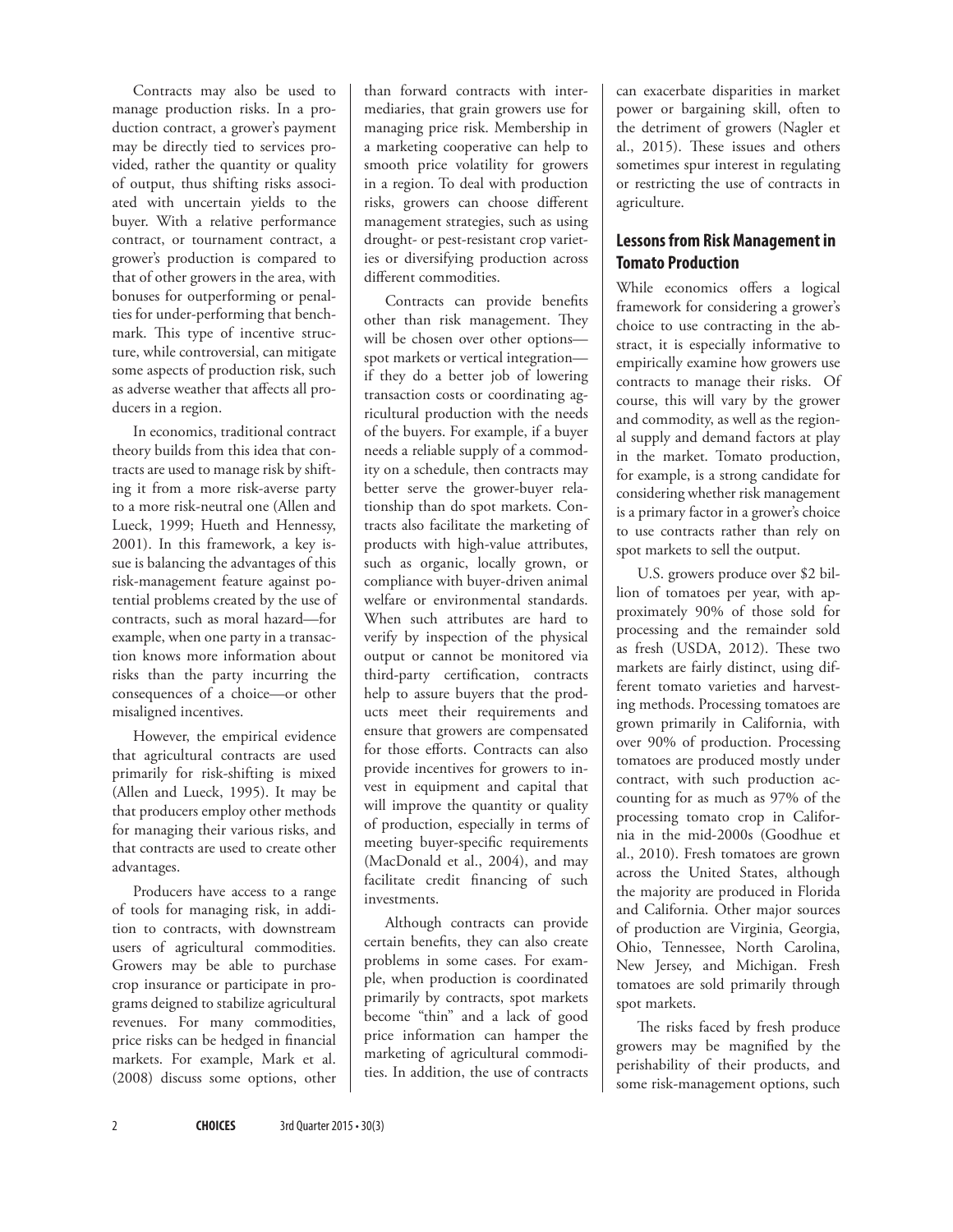as price- and income-support programs and futures markets, may be less available to these growers (Cook, 2011; Hueth and Ligon, 1999; Ligon, 2001). Vassalos and Li (2014) and Vassalos et al. (2013) investigated the factors that fresh tomato growers in four states— Illinois, Indiana, Kentucky, and Ohio—find important in deciding whether to use marketing contracts for some of their output. Chief among the questions examined was what role risk aversion—preferring a smaller but certain reward to a larger-on-average but uncertain reward—played in whether those growers preferred to use contracts.

Figure 1 reports the most important factors tomato growers in the study thought might encourage them to use contracts. Two ideas related to marketing risk—reduced price risk and secured income—were selected by most growers and ranked very highly in importance. In short, the growers believed that risk management is an important function of marketing contracts.

Economists use a variety of methods for measuring risk aversion, two of which were employed in the tomato study. The first was a straightforward,

self-reported measure following the approach of Pennings and Garcia (2001). The second method follows the approach of Binswanger (1980, 1981). Each participant was asked to make a hypothetical selection from among several tomato varieties with varying susceptibility to disease. The growers' choices indicate their tradeoffs between disease risk and payouts. In other words, the participant's choice implied a numerical estimate of his risk aversion level. Once risk aversion is measured, it can be used to test its relationship with tomato contract terms, such as a higher base price in exchange for accepting a provision that penalizes growers for failing to meet volume requirements.

The key result of this analysis was that risk aversion had little or no effect—after controlling for the terms of the contract, such as price, quantity requirements, and delivery schedule—on whether growers chose to use contracts for a portion of their tomato production. This finding casts some doubt on the idea that contracts are chosen primarily for their risk management features, at least for this particular region and agricultural commodity.

These results for tomato con contracting are consistent with the mixed evidence found by other researchers for risk management as a primary function of contracts. For example, Allen and Lueck (1999) present evidence that risk-sharing is not an important motivation in agricultural land contracts in the United States. Hudson and Lusk (2004) use a choice experiment and find that the use of contracts is related to both risk management and the reduction of transaction costs. Dubois and Vukina (2004) present evidence that risk aversion among producers does affect the terms of production contracts in hog production. For example, producers with lower levels of risk aversion were assigned larger numbers of hogs to raise.

## **Overemphasizing Risk Management?**

If the risk-management function of contracts may not be as dominant as is commonly believed, then what are the implications, for both the private parties and policy makers? Contracts should be viewed more broadly as a tool for coordinating activity and managing the relationship between the producer and buyer, rather than merely a risk-management mechanism. Both private parties and policy makers should pay attention to the other functions and benefits provided by contracts, as well as considering other mechanisms for managing agricultural production and marketing risk. In addition, as Hueth and Hennessy (2001) discuss, it may be optimal for agricultural producers to bear some of the risks associated with production, and be rewarded for doing so, rather than pursuing a wage-like "fee for service" arrangement.

### **For More Information**

Allen, D. W. and D. Lueck. 1999. "The Role of Risk in Contract Choice." *Journal of Law Economics and Organization* 15(3): 704-736.



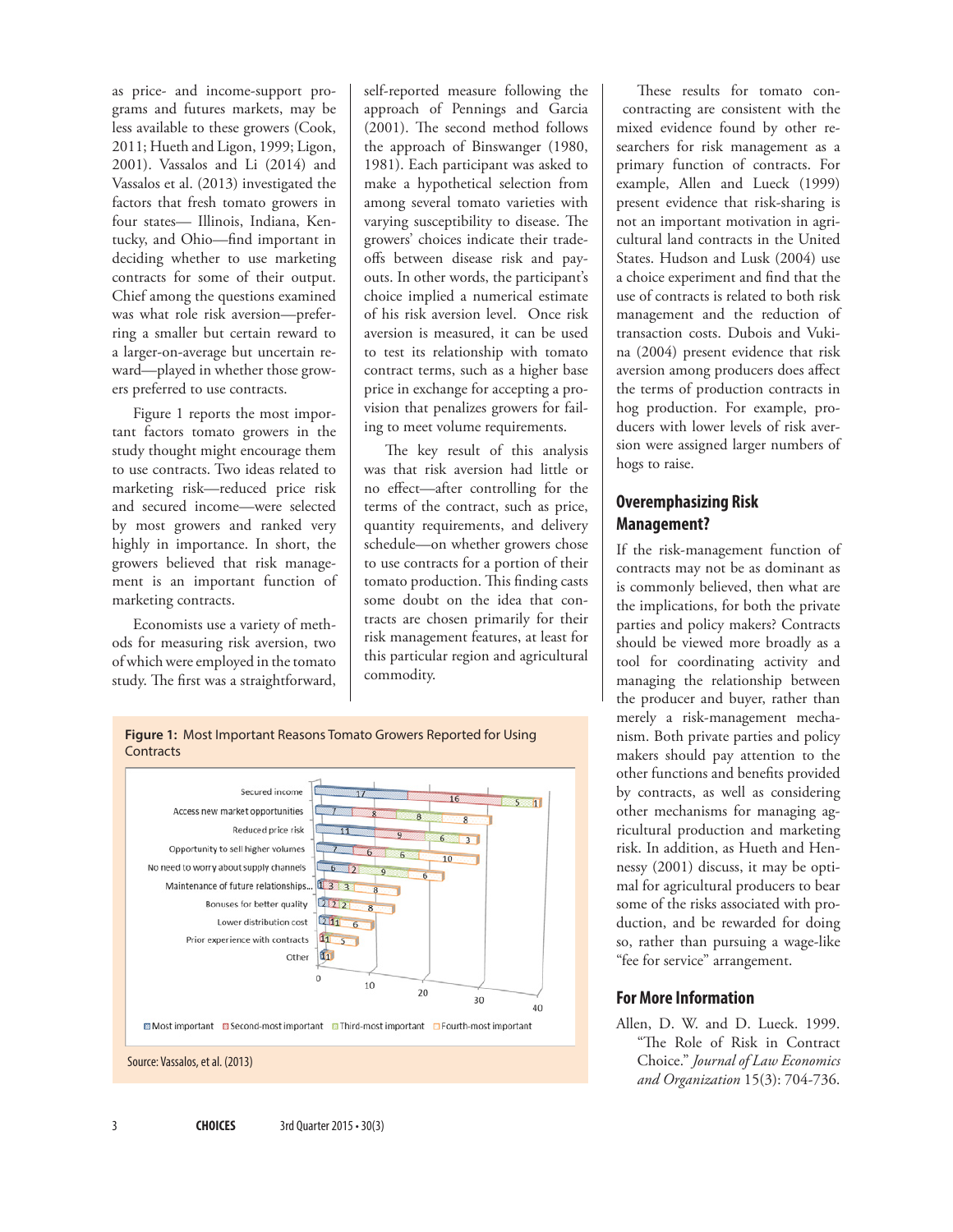- Allen, D. W. and D. Lueck. 1995. "Risk Preferences and the Economics of Contracts." *American Economic Review* 85(2):447-451.
- Binswanger, H.P. 1981. "Attitudes Toward Risk: Theoretical Implications of an Experiment in Rural India." *Economic Journal* 91(364): 867-890.
- Binswanger, H.P. 1980. "Attitudes Toward Risk: Experimental Measurement in Rural India." *American Journal of Agricultural Economics* 62 (3): 395-407.
- Cook, R. 2011. "Fundamental Forces Affecting U.S. Fresh Produce Growers and Marketers." Choices  $26(4)$ :  $4<sup>th</sup>$  Quarter. Available online: [http://www.choices](http://www.choicesmagazine.org/choices-magazine/submitted-articles/fundamental-forces-affecting-us-fresh-produce-growers-and-marketers)[magazine.org/choices-magazine/](http://www.choicesmagazine.org/choices-magazine/submitted-articles/fundamental-forces-affecting-us-fresh-produce-growers-and-marketers) [submitted-articles/fundamental](http://www.choicesmagazine.org/choices-magazine/submitted-articles/fundamental-forces-affecting-us-fresh-produce-growers-and-marketers)[forces-affecting-us-fresh-produce](http://www.choicesmagazine.org/choices-magazine/submitted-articles/fundamental-forces-affecting-us-fresh-produce-growers-and-marketers)[growers-and-marketers](http://www.choicesmagazine.org/choices-magazine/submitted-articles/fundamental-forces-affecting-us-fresh-produce-growers-and-marketers)
- Dubois, P., and T. Vukina. 2004. "Grower Risk Aversion and the Cost of Moral Hazard in Livestock Production Contracts." *American Journal of Agricultural Economics* 86(3): 835-841.
- Goodhue, R.E., S. Mohapatra, and G.C. Rausser. 2010. "Interactions between Incentive Instruments: Contracts and Quality in Processing Tomatoes," *American Journal of Agricultural Economics* 92(5): 1283-1293.
- Hudson, D., and J. Lusk. 2004. "Risk and Transactions Cost in Contracting: Results from a Choice Based Experiment." *Journal of Agricultural & Food Industrial Organization* 2 (1): Article 2, 1-19.
- Hueth, B., and D. A. Hennessy. 2001. "Contracts and Risk in Agriculture: Conceptual and Empirical Foundations." Paper prepared for presentation at the SER-IEG-31 meetings on "A Comprehensive Assessment of the Role of Risk in Agriculture," Gulf Shores, AL, March 22-24, Available online: [http://www.aae.wisc.edu/hueth/](http://www.aae.wisc.edu/hueth/papers/foundations.pdf) [papers/foundations.pdf](http://www.aae.wisc.edu/hueth/papers/foundations.pdf)
- Hueth, B., and E. Ligon. 1999. "Producer Price Risk and Quality Measurement." *American Journal of Agricultural Economics* 81(3): 512-524.
- Ligon, E. 2001. "Contractual Arrangements for Fresh Produce in California. *Agricultural and Resource Economics Update* 5(2): 1-2, 10.
- MacDonald, J., and P. Korb. 2011. *Agricultural Contracting Update: Contracts in 2008*. Washington D.C.: USDA, Economic Research Service, EIB 72, Available online: [http://www.ers.usda.gov/](http://www.ers.usda.gov/media/104365/eib72.pdf) [media/104365/eib72.pdf](http://www.ers.usda.gov/media/104365/eib72.pdf)
- MacDonald, J., J. Perry, M. Ahearn, D. Banker, W. Chambers, C. Dimitri, N. Key, K. Nelson, and L. Southard. 2004."Contracts, Markets, and Prices: Organizing the Production and Use of Agricultural Commodities", USDA, Economic Research Service, AER 837, Available online: [http://www.](http://www.ers.usda.gov/publications/aer837/) [ers.usda.gov/publications/aer837/.](http://www.ers.usda.gov/publications/aer837/)
- Mark, D.R., B. W. Brorsen, K. B. Anderson, and R. M. Small. 2008. "Price Risk Management Alternatives for Farmers in the Absence of Forward Contracts with Grain Merchants." Choices 23(2): 2nd Quarter, Available online: [http://](http://www.choicesmagazine.org/magazine/pdf/article_27.pdf) [www.choicesmagazine.org/maga](http://www.choicesmagazine.org/magazine/pdf/article_27.pdf)[zine/pdf/article\\_27.pdf](http://www.choicesmagazine.org/magazine/pdf/article_27.pdf)
- Nagler, A. M., C. T. Bastian, D. J. Menkhaus, and B. Feuz. 2015. "Managing Marketing and Pricing Risk in Evolving Agricultural Markets." *Choices* 30(1): 1st Quarter. Available online: [http://](http://www.choicesmagazine.org/choices-magazine/submitted-articles/managing-marketing-and-pricing-risks-in-evolving-agricultural-markets) [www.choicesmagazine.org/choic](http://www.choicesmagazine.org/choices-magazine/submitted-articles/managing-marketing-and-pricing-risks-in-evolving-agricultural-markets)[es-magazine/submitted-articles/](http://www.choicesmagazine.org/choices-magazine/submitted-articles/managing-marketing-and-pricing-risks-in-evolving-agricultural-markets) [managing-marketing-and-pric](http://www.choicesmagazine.org/choices-magazine/submitted-articles/managing-marketing-and-pricing-risks-in-evolving-agricultural-markets)[ing-risks-in-evolving-agricultural](http://www.choicesmagazine.org/choices-magazine/submitted-articles/managing-marketing-and-pricing-risks-in-evolving-agricultural-markets)[markets](http://www.choicesmagazine.org/choices-magazine/submitted-articles/managing-marketing-and-pricing-risks-in-evolving-agricultural-markets)
- Pennings, J.M.E. and P. Garcia. 2001. "Measuring Producers Risk Preferences: A Global Risk- Attitude Construct." *American Journal of Agricultural Economics* 83 (4), 993-1009.
- United States Department of Agriculture (USDA). 2012. "Vegetables & Pulses: Tomatoes." USDA, Economic Research Service, Available online: [http://www.ers.](http://www.ers.usda.gov/topics/crops/vegetables-pulses/tomatoes.aspx) [usda.gov/topics/crops/vegetables](http://www.ers.usda.gov/topics/crops/vegetables-pulses/tomatoes.aspx)[pulses/tomatoes.aspx](http://www.ers.usda.gov/topics/crops/vegetables-pulses/tomatoes.aspx)
- Vavra, P. 2009. "Role, Usage and Motivation for Contracting in Agriculture", OECD Food, Agriculture and Fisheries Working Papers, No. 16, OECD Publishing. doi: 10.1787/225036745705
- Vassalos, M., and Y. Li. 2014. "Assessing the Impact of Fresh Vegetable Growers' Risk Aversion Levels and Risk Perception on the Probability of Adopting Marketing Contracts: A Bayesian Approach." Paper presented at AAEA Annual Meeting, Minneapolis, MN, 27- 29, July.
- Vassalos, M., W. Hu, T. A. Woods, J. Schieffer, and C. R. Dillon. 2013. "Fresh Vegetable Growers' Risk Perception, Risk Preference and Choice of Marketing Contract: A Choice Experiment." Paper presented at SAEA annual meeting, Orlando, FL, 2-5 February.

*Jack Schieffer (jack.schieffer@uky.edu) is Assistant Professor, Department of Agricultural Economics, University of Kentucky, Lexington, KY.*

*Michael Vassalos (mvassal@clemson. edu) is Assistant Professor, Department of Agricultural & Environmental Sciences, Clemson, SC.*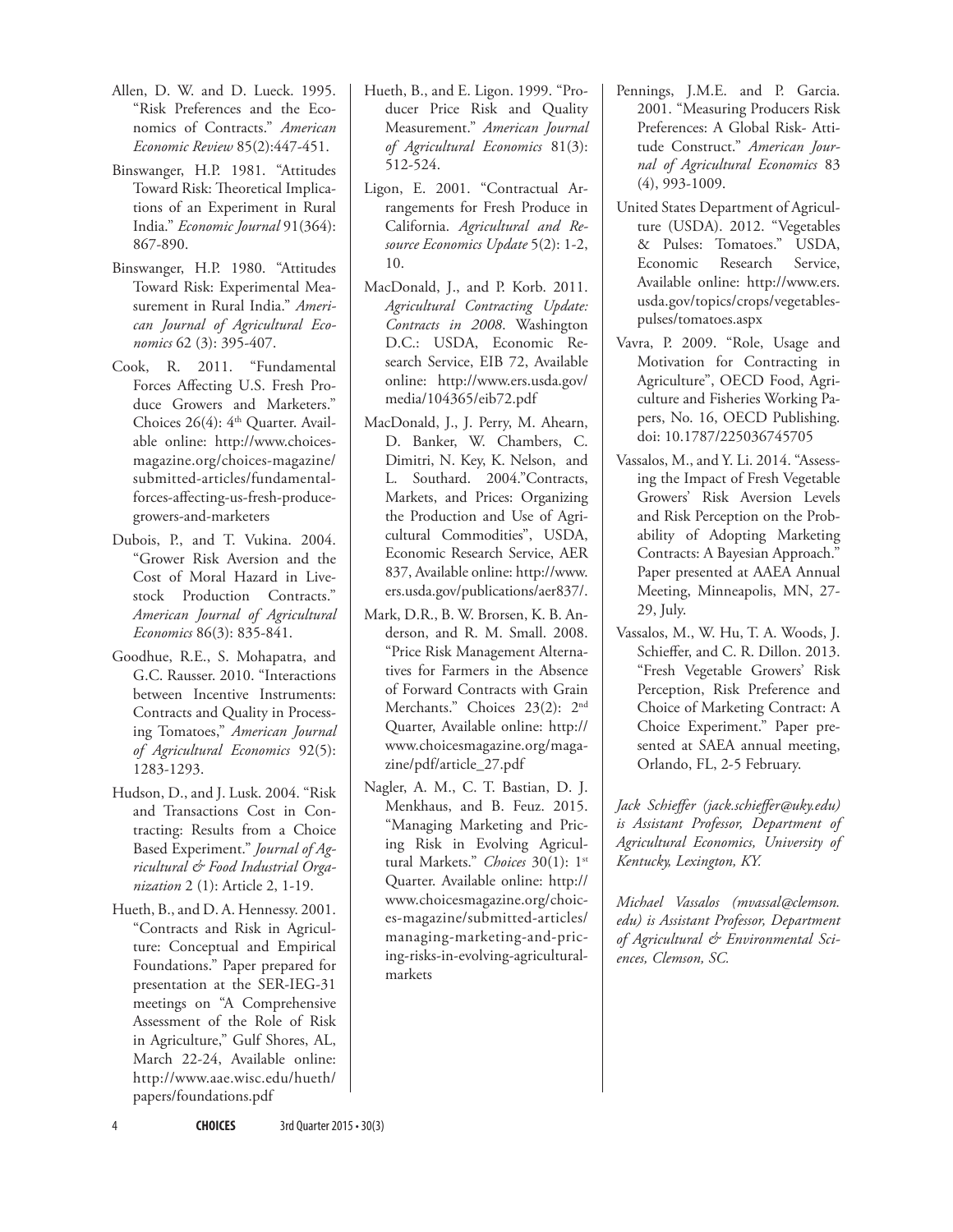CHOICES The magazine of food, farm, and resource issues 3rd Quarter 2015 • 30(3)

A publication of the Agricultural & Applied Economics Association



## **Economics of Agricultural Contract Grower Protection Legislation**

Steven Y. Wu and James MacDonald

*JEL Codes: D02, D23, D86, L11, Q18 Keywords: Agricultural Contracts, Production Contracts, Grower Protection Legislation, Packers and Stockyard Act*

**Contract production has been controversial in the live**stock, meat, and poultry sectors, with many farm activists alleging that the market power held by large processors combined with the use of contracts can be exploitive of growers. For example, The Rural Advancement Foundation (RAFI) website states that the production contracts is "…the mechanism for exploitation" used by large concentrated integrators.

A 2013 Pew Charitable Trust report focusing on the broiler sector, which is a sector that is nearly 100% vertically coordinated by contracts, highlights a number of issues with broiler production contracting (The Pew Charitable Trusts, 2013):

- Few growers are able to live solely on their income from the broiler business.
- Poultry contracts often stipulate with detail and precision the obligations of growers but leave the company with the discretion to change quantity commitments and grower equipment upgrade requirements.
- Growers are in heavy debt due to the need to finance equipment and buildings that meet the company's specifications.
- Regional concentration by a small number of buyers can be leveraged to lower prices paid to growers.

The concerns about concentration are not without merit. USDA's farm-level data suggest that a significant number of growers cannot contract with more than a single integrator even when more than one integrator operates in their area and that fees received by growers tend to be lower for growers in markets with fewer integrators (MacDonald,

2014). This is not surprising as markets can be highly localized, particularly for poultry where economies of scale in processing is important, birds cannot travel far, and environmental concerns limit the density of production to a geographic location.

At the same time, greater concentration has also led to unprecedented efficiency gains. Larger processing plants are able to leverage economies of scale, though the benefits of scale can be realized only if there is consistent flow of animals and birds into the plants (MacDonald and Mc-Bride, 2009). Thus, vertical coordination via the use of contracts complement large plants by ensuring a consistent flow of uniform animals into the plants. Consequently, the same system that has been seen as unfair to growers has led to lower production costs, which has likely benefited consumers in the form of lower prices, consistent quality, and abundance.

How do we reconcile these issues and how should we go about evaluating recent policy proposals to regulate the contracting process?

### **Economic Concepts and the Packers and Stockyard Act**

The Packers and Stockyard Act of 1921(PSA) is the primary legislation for regulating competition and trade practices in the livestock, meat, and poultry industries. Sections 202(a) and (b) of the PSA include provisions that are meant to discourage actions that can be considered unfair, deceptive or fraudulent, while Sections 202(c)-(e) are antitrust-like limits on behaviors that are monopolistic in nature and can restrict competition in the marketplace.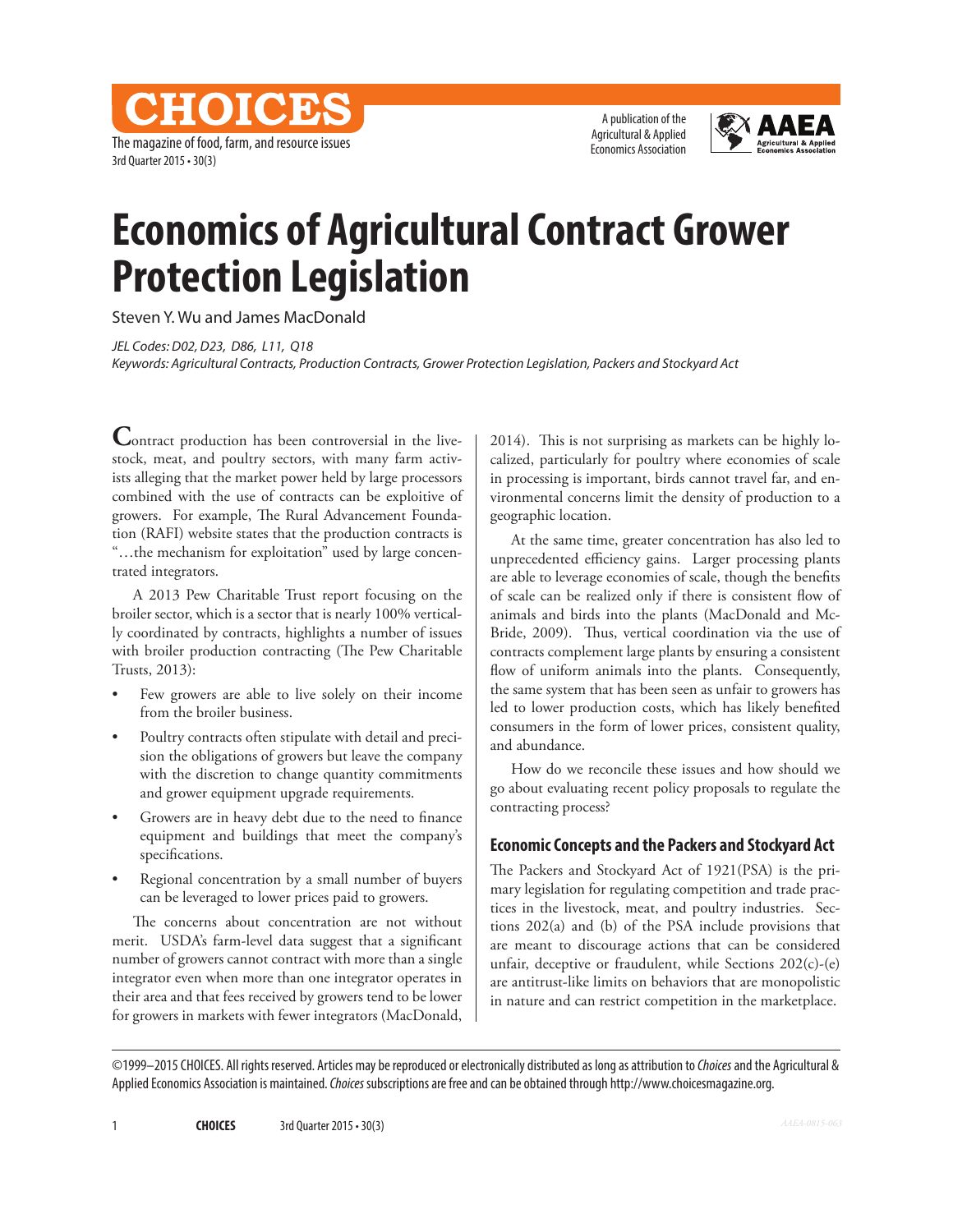The provisions related to "unfair, deceptive or fraudulent" behavior refers to actions that are not necessarily anticompetitive but can cause harm to specific parties. Examples include practices such as falsifying measurements or weighing of birds or inputs, misleading promises about income prospects, false record keeping, discriminating or providing unfair advantages to any person without business justification.

On the other hand, the antitrust provisions refer to monopolistic large seller—or monopsonistic large buyer—actions that can harm an entire industry by restraining commerce. To understand this point, consider the classic monopsony model used by economists, which is a standard imperfect competition model that conceptualizes the behavior of a large buyer. Because the large buyers have a large market share, they drive up the market price when it purchases a high volume so it will restrict volume to keep prices low. Therefore, commerce is restrained relative to the counterfactual of perfect competition. The restraint of commerce is the key inefficiency created by imperfect competition and is a crucial aspect of the injury to competition element of antitrust policy. Thus, antitrust language often includes references to the "restraint of commerce." The monopsony model also predicts that a large buyer can hurt suppliers by purchasing less and paying less than what would occur in a competitive situation.

An important point to note is that imperfect competition is considered a market imperfection by economists. This is because the firm's objective of maximizing profit is no longer aligned with the economic goals of society, which is to create the most value-added. In this situation, the monopsonist will restrict output to maximize profit even when expanding output would create more economic value for society.

From a policy perspective, if imperfect competition was the only market imperfection, then policy prescriptions should focus on enhancing competition; then the implications would be clear cut. However, market imperfections often do not exist in isolation and when other imperfections also exist, then economic analysis of policy interventions can become substantially more complicated. It is well known among economists that, when there is more than one market imperfection, it becomes difficult to anticipate the consequences of policy interventions.

## **Agency Problems, Incomplete Contracts, and Relationship-Specific Investments**

Agency problems is an economic term used to describe the situation when one party produces or works on behalf of another party but the two parties have some conflicts of interest. In agricultural contracting there is potential for agency problems because the company may want high quality and high volume at the lowest prices, whereas producing high quality and volume is expensive for growers so they want higher prices.

Typically, when everything is transparent, there is not a problem since parties can agree to exchange the desired quality and quantity at prices that reflect the value of the good, which is typical of well-functioning markets. This transparency ensures that buyers get what they pay for and sellers are compensated for producing higher volume or quality.

However, when some important aspects of trade is unobservable or cannot be verified by a third-party, agency problems can arise. For example, if a buyer does not know the quality of the product that she is purchasing, then she may be reluctant to purchase the product unless it is dramatically discounted. On the other hand, sellers of high quality goods would not sell at discounted prices, hence, either trade is substantially reduced or only low quality products are traded.

Similarly, if trade takes time to complete—which is the case in agriculture due to biological cycles—and the quality of the product will depend on the efforts and investments made by growers throughout the production cycle, then incentives must be provided to growers to make the investments to assure quality. In addition, growers have to trust that the integrator company will not renege on their promises regarding compensation or other expectations of growers. If not, growers will either reject the contract or will not undertake expensive investments to enhance quality or assure adequate supply. Agency problems have similar effects as imperfect competition since it can restrain the quality and quantity of trade.

Contracts are mechanisms for preventing agency problems since a well-designed contract includes incentive pay or other rewards and punishments to align interests between processors and growers. For instance, production contracts include bonuses and deducts based on settlement costs. Processing tomato contracts include quality and seasonal premiums. Ideally, all promises, obligations, and contingencies relevant to the transaction should be contained in the contract and verifiable by a third-party. Then all provisions in a contract are legally enforceable. These are referred to as complete contracts*.* Complete contracts are treated as benchmarks by economists as they can minimize the damaging effects of agency problems.

In practice, most contracts are not complete as it is often prohibitively expensive and complex to include all relevant provisions and ensure that they are third-party verifiable. Incomplete contracts arise when terms are omitted or included but are difficult to enforce legally due to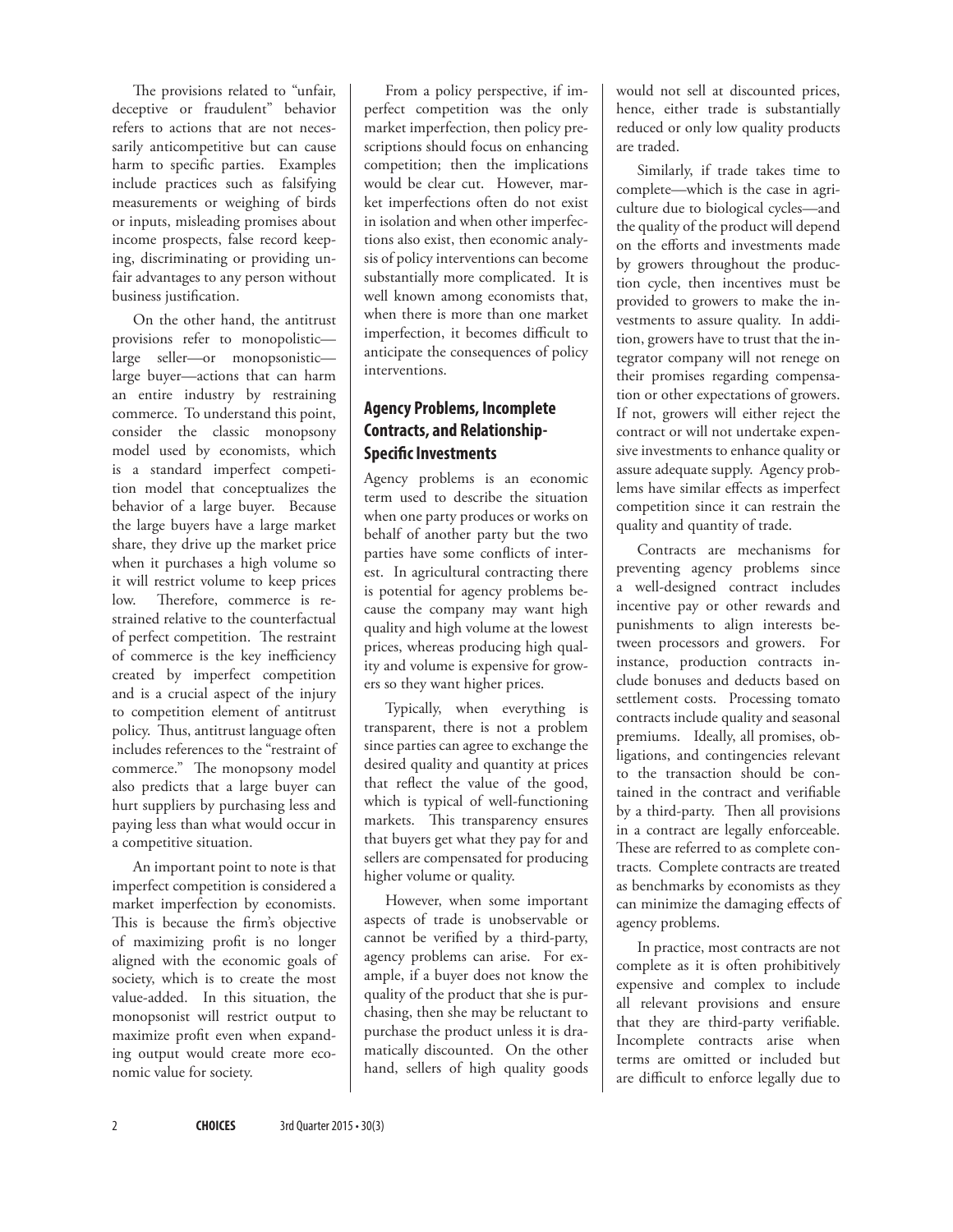verifiability problems. In either case, at least one party will have discretionary latitude to deviate from expectations in the course of the contracting relationship. For example, many agricultural contracts do not specify the exact volume or delivery schedule over the course of the harvest season. Production contracts often do not guarantee the number of flocks that a grower will receive even with longterm contracts (MacDonald, 2014). The type and frequency of upgrades to existing equipment and animal housing facilities are often left to the discretion of the processor.

Even when contracts are incomplete, contracts can still be selfenforcing. That is, the contracting parties can form handshake agreements which are "enforced" by the prospect of repeat business relationships. These types of informal agreements are known as relational contracts*.* Most contracts in practice are a hybrid of legalistic formal contracts combined with relational elements that are self-enforced through repeat transactions. However, it should be noted that self-enforcing contracts are theoretically not as effective as complete contracts for mitigating agency problems and thus incomplete contracts can be viewed as a form of imperfection in the contracting process.

Aside from incomplete contracts, there is another type of market imperfection created by relationshipspecific investments. If a party has to make expensive investments that have more value within the relationship than outside the relationship, then the party risks being "held-up" later. This means that the non-investing party, knowing that it is costly for the investing party to switch to a different contracting partner after investing, will attempt to renegotiate the terms of the agreement in their favor. In other words, the relationship specific investments confer ex post market power to the non-investing party.

The idea that relationship-specific

investments can create ex post market power is useful for understanding the ability of relational contracts to mitigate agency problems. A key to making relational contracts selfenforcing is that the contracting parties have to have relationship-specific gains from trade with each other. In other words, they must benefit from contracting with each other above and beyond what they can gain if they switched contracting partners. Relationship-specific gains from trade is what motivates the contracting parties to honor informal handshake agreements.

It should be clear that relationship-specific investments facilitate relational contracts by "locking-in" the investing party into the relationship. Once investments are made, the investing party has fewer options and therefore is less willing to renege on informal agreements. Hence, relationship-specific investments improve the power of relational contracts to mitigate agency problems in repeat trading environment. At the same time, relationship-specific investments can lead to very uneven distributional effects for growers which can be a major source of tension.

### **Putting it All Together**

The combination of imperfect competition, agency problems, incomplete contracts, and ex post market power due to relationship-specific investments means that there are multiple trading imperfections. While each imperfection in isolation would negatively impact trading outcomes, it is possible that inefficiency will largely be mitigated, if not increased, when all of the imperfections are combined.

First, consider how the combination of agency problems and imperfect competition can mitigate the commerce restraining effects of monopsony power. Volume suppression under the standard monopsony model relies on the assumption that the monopsonist pay only a single uniform price. However, Vickers (1996) points out that firms with market power can engage in a variety of two-part pricing schemes. In fact, in order to resolve agency problems, incentives must be provided via twopart pricing schemes consisting of a base price and a bonus or deduct. Because resolving agency problems requires a non-uniform pricing scheme, it is quite possible for inefficiency to be smaller than what the standard monopsony model predicts.

Adding relationship-specific investments that create ex post market power may mitigate inefficiencies even further. As mentioned earlier, ex post market power, which increases relationship specific gains from trade, enhances the power of relational contracts to resolve agency problems.

Taken together, the multiple market imperfections can actually complement each other and the net effects may depart considerably from simple imperfect competition models of uniform pricing. Thus, tools based on the simple models of single market imperfections may be ineffective at detecting market power in agricultural contracting environments. This may explain the conclusion of a recent U.S. General Accounting Office (2009) report that economic studies have largely found little evidence of the exercise of market power in agricultural contracting environments. Thus, even in the presence of market power, it would be extremely difficult for researchers to detect "competitive harm."

### **Distributional Concerns**

Even though agency problems and relationship-specific investments can complement imperfect competition in terms of incentive efficiency, the distribution of economic gains may not be favorable to growers. The reasoning is straightforward. In standard contract theory, there are usually two constraints that a contract designer must satisfy: (1) the participation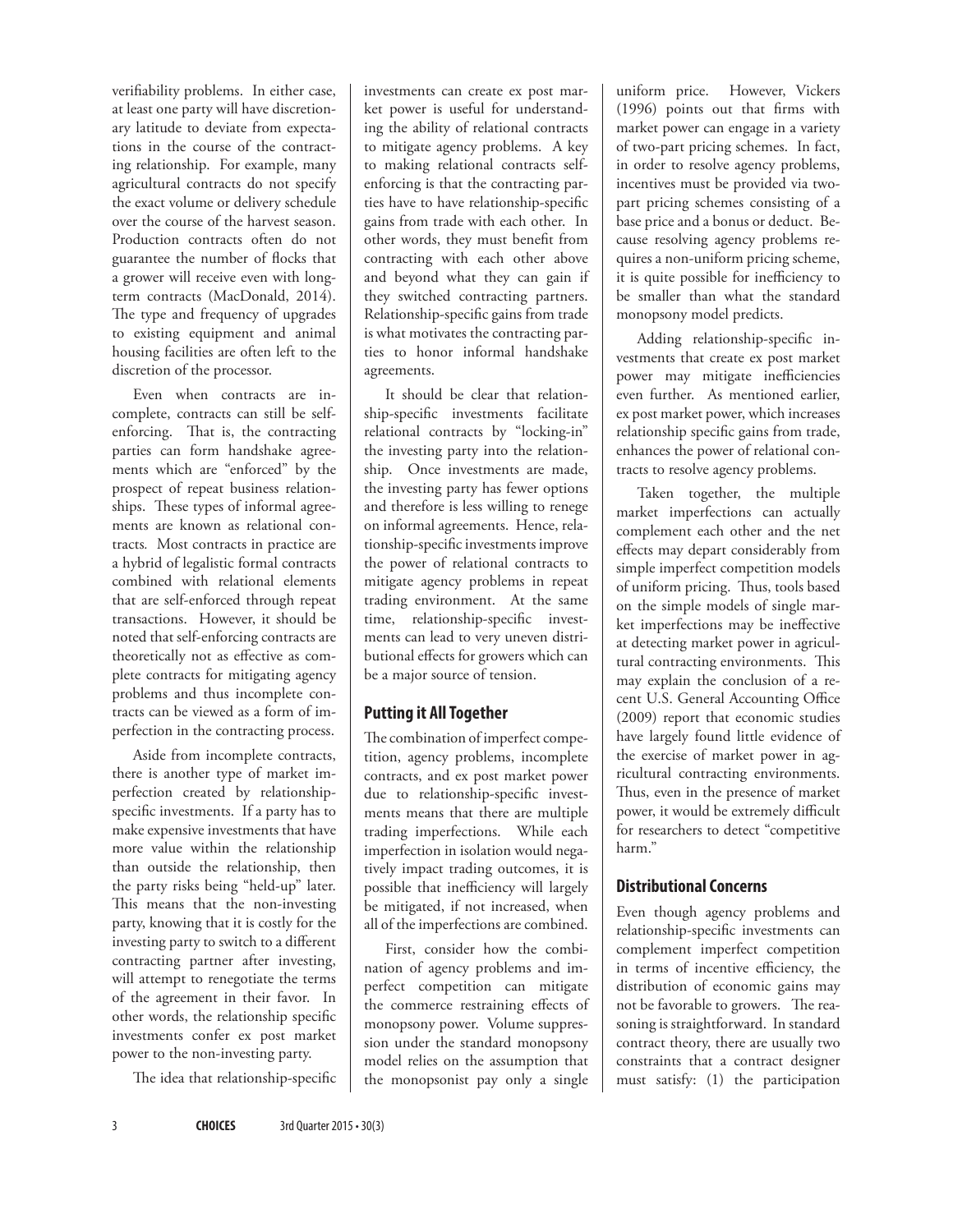constraint to get growers to sign the contract and (2) the incentive compatibility constraint to provide growers with incentives to produce what the processor wants.

Typically, these two constraints conflict since providing stronger incentives reduces the attractiveness of the contract so that growers would be more reluctant to sign. This is because stronger incentives increase risk to growers and so compensation has to be raised. However, the combination of imperfect competition and relationship-specific investments can serve to relax both the incentive compatibility and participation constraints by lowering growers' outside options both before and after relationship-specific investments are made. In practice, this would imply that growers would be willing to settle for contracts that while highly efficient in terms of incentive provision, tend to be more risky and offer lower compensation.

The above logic can potentially explain some of the controversies in the poultry industry. Imperfect competition typically leads to lower compensation for suppliers which is consistent with complaints that growers are not able to live solely on their income from the broiler business. Relationship-specific investments also increase ex post market power for integrators which may explain the finding reported in MacDonald (2014) that integrators in concentrated markets appear to be making firmer commitments on duration, quantity or flock placements, and pay to new growers but not to existing growers.

This raises the question of why not all poultry contracts contain firm commitment regarding flock placements, future pay adjustments, and equipment and housing upgrade requirements. Within the context of incomplete contracts, Bernheim and Whinston (1998) have shown that one way to provide incentives is to leave oneself with discretionary

flexibility rather than make upfront guarantees to the other party. In other words, if the integrator leaves itself with flexibility, the flexibility can be used to reward high performance or punish low performance. High levels of discretionary flexibility, however, are a double edged sword because the discretion can also be used to renege on promises. Thus, strong incentives also expose growers to counter-party risk. In principle, growers can demand either higher compensation to offset the risk, or more assurance of continued future business commitments—for example, guarantees of future flock placements. However, these demands are only credible when the grower has attractive options. Typically, new growers who have not made relationships-specific investments have more attractive options than existing growers.

## **Recent Attempts at Reform to Protect Growers**

Apart from the PSA, in 2000, attorney generals from 16 states proposed a model legislation called the Producer Protection Act. This proposed legislation included a number of provisions including the requirement that contracts be written in plain language with clear disclosure of risks, allow producers three days of review, limit confidentiality provisions, provide growers with a priority lien for contract payments, and provide protections against early termination of contracts. In addition, there was a section that prohibits a list of "unfair practices" including coercing, retaliating or discriminating against growers who join producer associations, to provide false information to growers about their rights, to refuse to provide information about how grower compensation was determined, and to ban the use of tournament contracts.

With the exception of a few clauses, most of the provisions in the Producer Protection Act were never implemented. However, concerns

about livestock industry concentration continued and the 2008 farm bill included stipulations to amend the PSA to offer greater protection to growers.

In accordance with the farm bill, the USDA Grain Inspection, Packers, and Stockyard Administration (GIPSA) published rules to amend the PSA in June 2010 (Federal Register, 2010). A central theme of the published GIPSA rules is that "unfair, unjustly discriminatory, or deceptive" practices covered by Sections 202(a) and (b) in the PSA, need not be tied to the anti-trust issues of competitive harm or injury in Sections 202(c)-(e).

This contrasts earlier interpretations by courts that violations of Sections 202(a) and (b) do not constitute violations of the Act without proof of competitive harm. The GIPSA rule also provides a number of examples that would constitute violations of Sections 202(a) and (b) many of which are not dissimilar to the protections proposed in the original producer protection act. The practical implication of the GIPSA rule is that it would ease the burden of proof for both growers and regulators when attempting to show violations of the PSA. This would facilitate the ability of the USDA to use the PSA to enforce a broad range of issues related to agricultural contracting.

Greene (2015) points out that the GIPSA rules encountered substantial opposition as opponents felt that the rules went beyond what Congress intended in the formulation of the 2008 farm bill. Thus, the final rule that the USDA issued in December 2012 did not include some of the most controversial provisions, such as the decoupling of competitive harm from personal harm to growers. The controversial provisions were omitted either because the USDA chose not to include them after reviewing public comments or because of prohibitions in Congressional appropriation acts passed in 2012, 2013, 2014,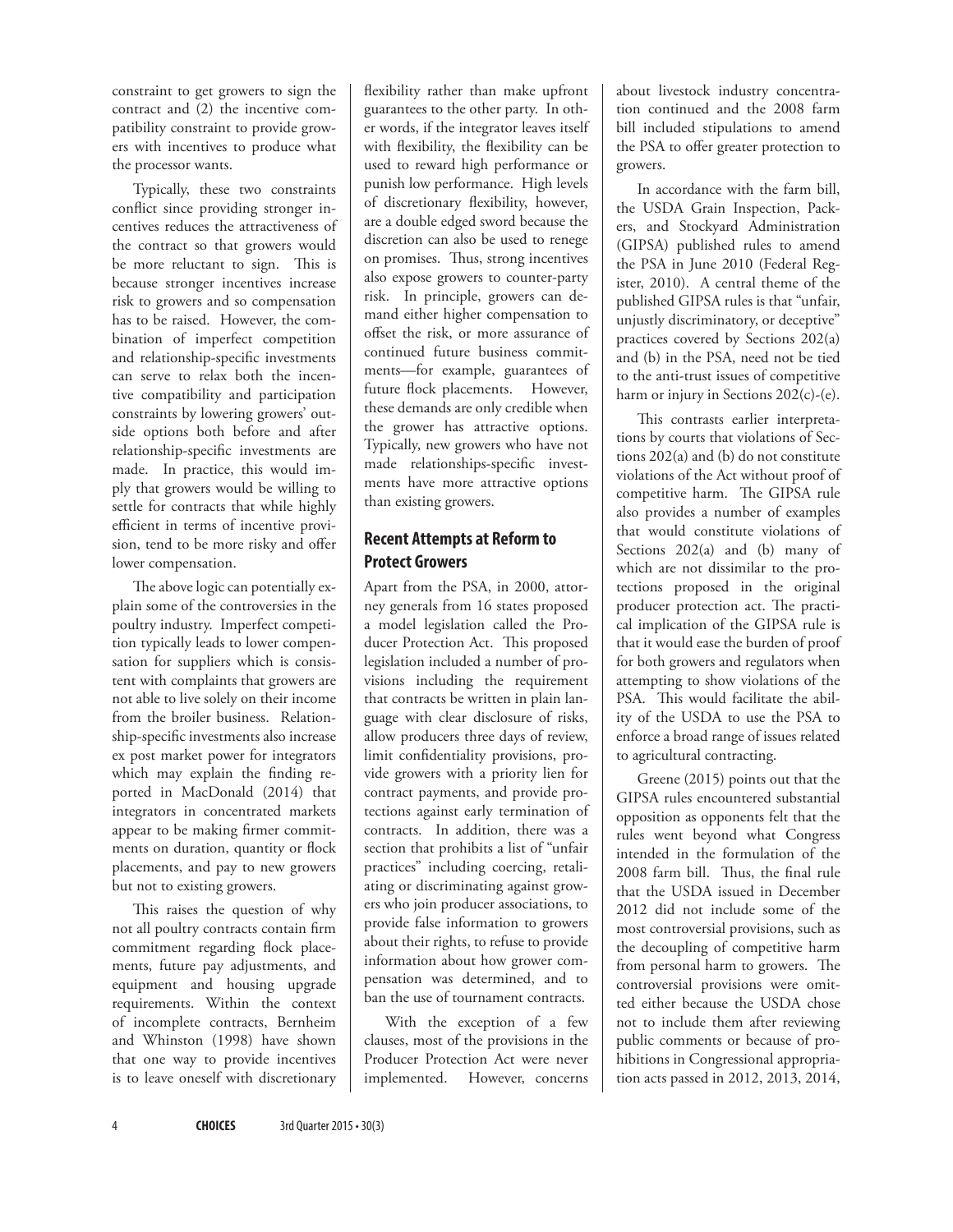and 2015 (Greene, 2015). However, the final rule that did go into effect in February 2012 includes stipulations that poultry companies provide growers with a 90-day notice before suspending the delivery of birds, that there be limits on whether growers would be required to upgrade equipment, that growers be given an opportunity to remedy a breach of contract, and that growers be given the right to decline arbitration provisions in contracts.

## **Policy Challenges**

Current antitrust policy leans heavily on the efficiency criteria for good reason. Economic models of monopoly predict that elevated prices to consumers come with a decrease in volume of output and services, while monopsony models predict that lower prices to suppliers often come with a reduction in sales. As such, pro-efficiency policies that increase volume of trade also reduce the extraction of economic gains from consumes and suppliers. Thus, competition policy that promotes efficiency is implicitly compatible with issues of "fairness."

But what happens when business strategies that increase efficiency also result in more unbalanced distribution of economic rents? Much of our economic synthesis in the earlier sections suggests that this is a likely outcome in the poultry sector. In this situation, there are potential harms in contracting that cannot be addressed under antitrust "injury to competition" standards, and thus, GIPSA's attempt to separate Sections 202(a) and (b)—issues related to fairness and personal harm—of the PSA from Sections 202(c)-(e)—issues related to competition—might make some economic sense.

If indeed efficiency and more balanced distribution of economic gains are competing rather than complementary, then policy makers may also be forced to choose between efficiency and more equitable distribution. Unfortunately, economic theory offers little help on how exactly to quantify the tradeoff. While the economic concept known as the Pareto principle provides normative efficiency guidance, there is very little economic guidance about how society should distribute resources. There is an emerging economic theory of fairness in the behavioral economics literature, but this literature is still highly abstract and somewhat limited in practical applicability.

The current situation appears to be one where policy makers may have to impose value judgements when weighing the tradeoff between efficiency and distribution or rely on past precedence. With regard to precedence, Hovenkamp (2011), a leading antitrust legal scholar, points out that 5 sections of the Federal Trade Commission Act, which was passed several years earlier than the PSA, "…separately recognizes concerns of competitive harm and the harms caused by fraud, deception, or unfair practices where no monopoly or cartel is in contemplation." In addition, Hovenkamp's interpretation of the PSA is that Sections 202(a) and (b) are "tort-like" provisions that are meant to address concerns of unfair practices and discrimination in business practices rather than issues of monopoly or anti-trust.

On a qualitative basis, our economic synthesis, Hovenkamp's legal interpretation, and past precedence all suggest that a separation between the tort-like provisions and the antitrust provisions of the PSA might be warranted. However, courts have consistently viewed the PSA as an antitrust statute and therefore have required injury to competition standards when growers have sued for personal harm. As long as courts continue to view the PSA as an antitrust statute, the approach taken in the recent GIPSA-rulemaking to dispense with an injury-to-competition

standard are unlikely to overcome legal challenge. In these circumstances, Congressional action is a more likely path for addressing damages for growers who are harmed by the contracting process.

One other possibility, though more research is needed, is that there is only an ostensible tradeoff between efficiency and distribution. Wu (2003) points out that, while government restraints on private marketing mechanisms usually reduce efficiency, government enforcement of property rights, protection of people from fraud and misinformation, and creation of institutions that enhance transparency and third-party verifiability can facilitate efficient trading by reducing counter-party risk and enhancing time-consistency. If this is the case, then the separation of regulations that are antitrust oriented versus those that are tort-like may facilitate regulatory oversight of policies that enhance transparency, protect property rights, and prohibit misinformation and fraud. This could enhance long-term efficiency in agriculture in the same way that the rule of law and protection from opportunism generally promotes efficient long-run investments.

### **For More Information**

- Bernheim, B.D., and M.D. Whinston. 1998. "Incomplete Contracts and Strategic Ambiguity." *American Economic Review*  88(4):902-932.
- Federal Register. 2010. "Implementation of Regulations Required Under Title XI of the Food, Conservation, and Energy Act of 2008: Conduct in Violation of the Act." Volume 75, No. 119, June 22, pp. 35338-35354.
- Greene, J.L. 2015. *USDA's "GIPSA Rule" on Livestock and Poultry Marketing Practices.* Congressional Research Service, CRS Report for Congress 7-5700, January.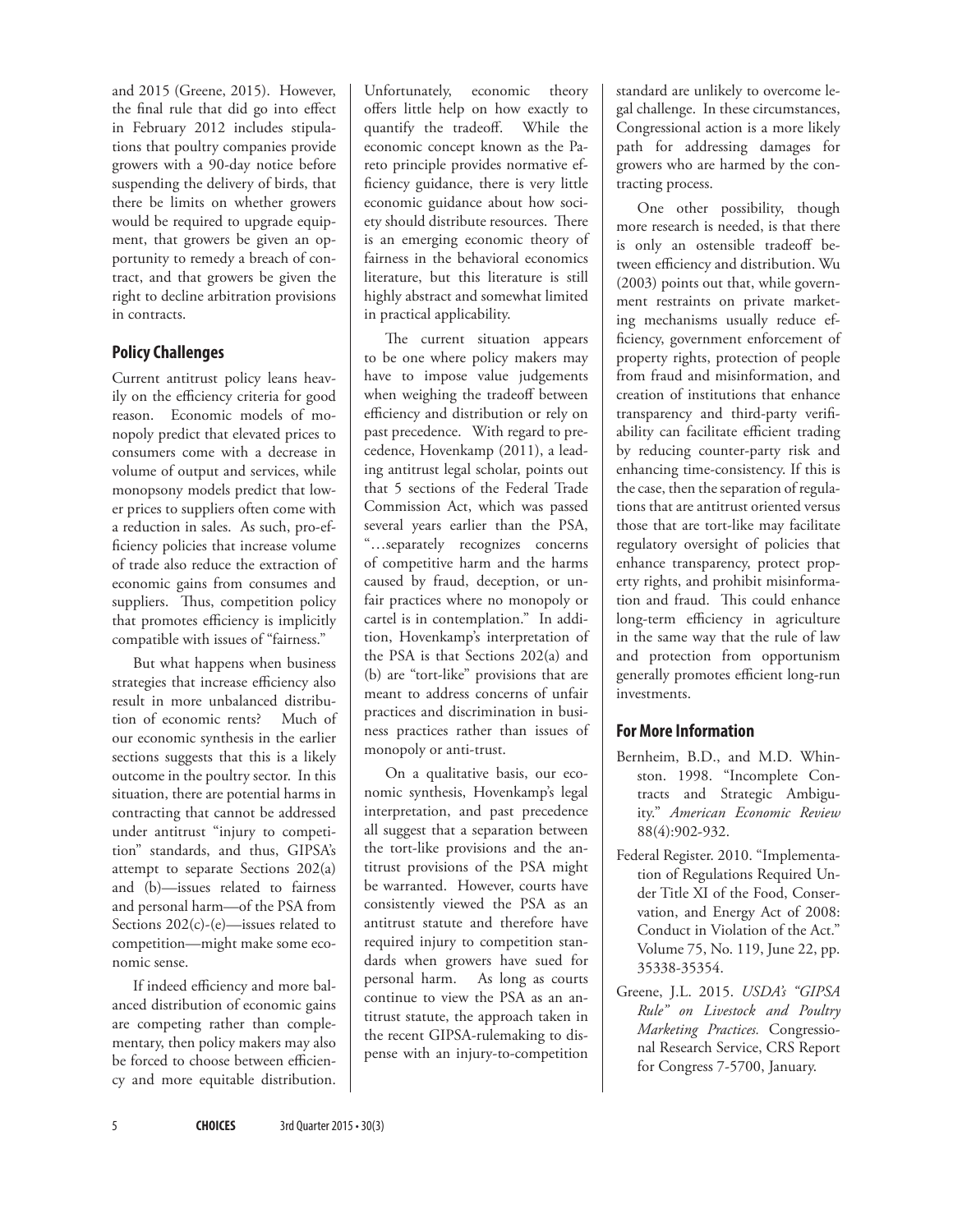- Hovenkamp, H.J. 2011. *Does the Packers and Stockyards Act Require Antitrust Harm?* University of Iowa – College of Law, January.
- Available online: [http://ssrn.com/ab](http://ssrn.com/abstract=1737440)[stract=1737440](http://ssrn.com/abstract=1737440) or [http://dx.doi.](http://dx.doi.org/10.2139/ssrn.1737440) [org/10.2139/ssrn.1737440](http://dx.doi.org/10.2139/ssrn.1737440)
- MacDonald, J.M. 2014. *Technology, Organization, and Financial Performance in U.S. Broiler Production.* U.S. Department of Agriculture, Economic Research Service, Economic Information Bulletin Number 126, Washington, D.C., June.
- MacDonald, J.M., and W.D. Mc-Bride. 2009. *The Transformation of U.S. Livestock Agriculture: Scale, Efficiency, and Risks.* U.S. Department of Agriculture, Economic Research Service, Economic Information Bulletin, Washington, D.C., January.
- The Pew Charitable Trusts. 2013. *The Business of Broilers: Hidden Costs of Putting a Chicken on Every Grill.*  Washington, D.C., December 20. Available online:
- [http://www.pewtrusts.org/en/](http://www.pewtrusts.org/en/research-and-analysis/reports/2013/12/20/the-business-of-broilers-hidden-costs-of-putting-a-chicken-on-every-grill) [research-and-analysis/re](http://www.pewtrusts.org/en/research-and-analysis/reports/2013/12/20/the-business-of-broilers-hidden-costs-of-putting-a-chicken-on-every-grill)[ports/2013/12/20/the-business](http://www.pewtrusts.org/en/research-and-analysis/reports/2013/12/20/the-business-of-broilers-hidden-costs-of-putting-a-chicken-on-every-grill)[of-broilers-hidden-costs-of-put](http://www.pewtrusts.org/en/research-and-analysis/reports/2013/12/20/the-business-of-broilers-hidden-costs-of-putting-a-chicken-on-every-grill)[ting-a-chicken-on-every-grill](http://www.pewtrusts.org/en/research-and-analysis/reports/2013/12/20/the-business-of-broilers-hidden-costs-of-putting-a-chicken-on-every-grill)
- U.S. General Accounting Office (GAO). 2009. *Agricultural Concentration and Agricultural Commodity and Retail Food Prices,*  GAO-09-746R, Washington, D.C., April 24.
- Vickers, J. 1996. "Market Power and Inefficiency: A Contracts Perspective." *Oxford Review of Economic Policy* 12(4): 11-26.
- Wu, S.Y. 2003. "Regulating Agricultural Contracts: What are the Tradeoffs?" *Choices,* First Quarter.

*Steven Y. Wu ([sywu@purdue.edu\)](mailto:sywu@purdue.edu) is Associate Professor, Department of Agricultural Economics, Purdue University, West Lafayette, IN.*

*James MacDonald (macdonal@ ers.usda.gov) is Branch Chief of the Structure, Technology, and Productivity Branch of the USDA-Economic Research Service, Washington, D.C.*

*The views expressed in this paper are those of the authors, and not necessarily those of the U.S. Department of Agriculture. Some of the insights in this article were drawn from research funded by the United States Department of Agriculture Cooperative Agreement No. 58-6000-7-0096 and United States Department of Agriculture-National Institute of Food and Agriculture Award No. 2010-65400-20430.*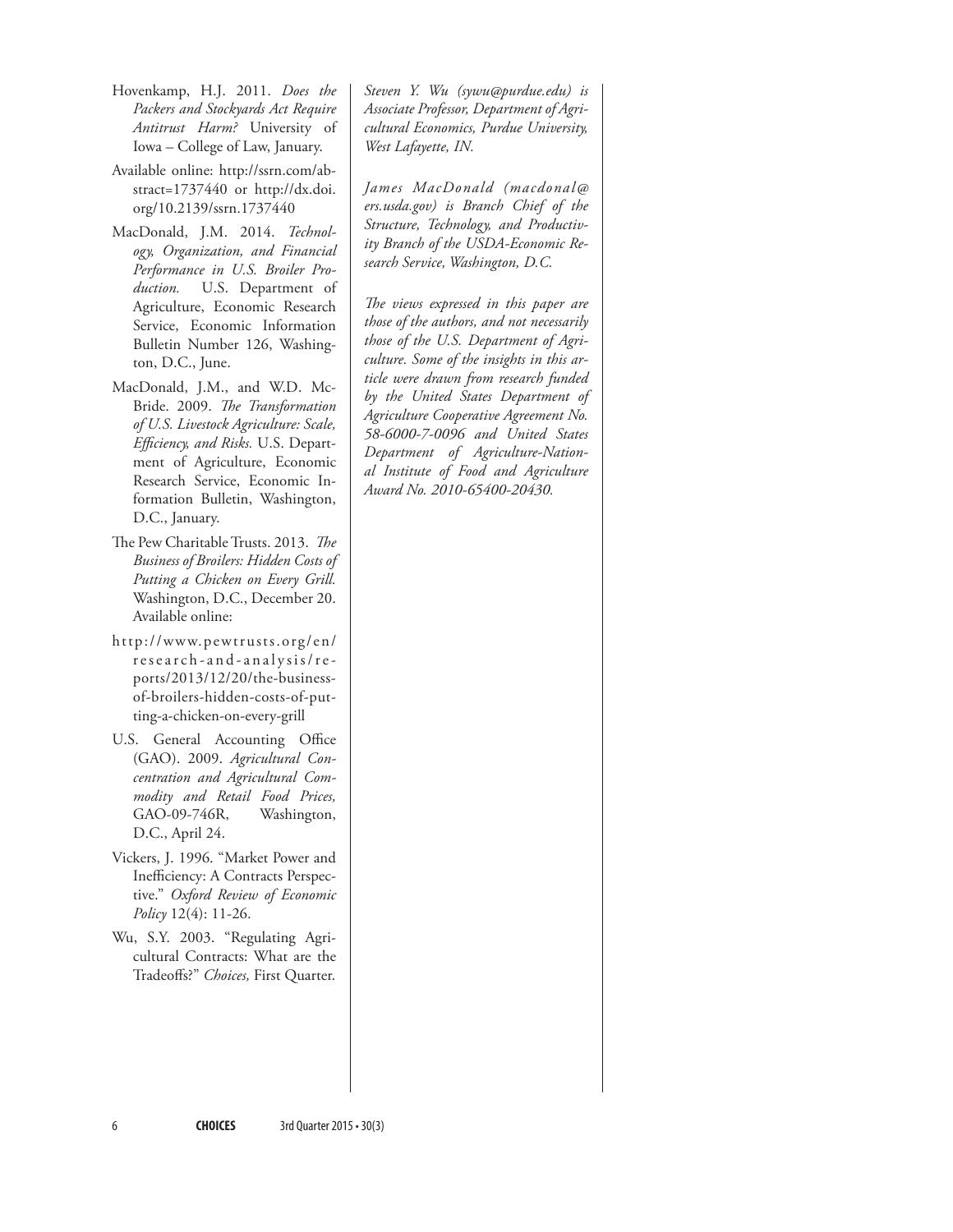The magazine of food, farm, and resource issues 3rd Quarter 2015 • 30(3)

CHOICES

A publication of the Agricultural & Applied Economics Association



## **Contract Farming: What's In It for Smallholder Farmers in Developing Countries?**

Marc F. Bellemare

*JEL Classification Codes: L23, L24, O13, O14, Q12*

**A**s every self-respecting economics major knows by the time he graduates, whether a country benefits from international trade depends in theory on whether that country specializes in its comparative advantage—for example, whether it can specialize in the production of goods or services for which it has a lower opportunity cost. The production of agricultural goods being the comparative advantage of most developing countries, it follows—again, in theory—that those countries should specialize in agriculture.

But what does it mean to specialize in agriculture? For many developing countries, whose agricultural sectors are characterized by relatively primitive production technologies, specializing in agriculture necessarily means modernizing their agricultural sector, a move away from a situation wherein many smallholder farmers each produce several crops, primarily for their subsistence and using a relatively primitive technology, toward a situation where few larger producers each produce one or two crops for the market using modern technology. It also means moving from a situation where the many transactions required to bring agricultural commodities from producers to consumers take place on spot markets to a situation where those same transactions take place within more vertically integrated value chains. In other words, modernization implies that fewer transactions are necessary to bring a commodity from the same producer to the same consumer.

Consequently, policy makers in developing countries and in international organizations have come to see contract farming and agricultural value chains as key areas of policy intervention. But in order for developing countries to tap into their comparative advantage by modernizing

their agricultural sector, it will be necessary for smallholder farmers to actually want to participate in contract farming. So what are the reasons why those smallholders might want to participate in contract farming? And in light of recent evidence, do those reasons actually drive participation in contract farming?

#### **"What's In It for Me?"**

Grosh (1994) was the first to lay out the reasons why, in principle, smallholder farmers in developing countries might want to give up the apparent freedom of producing crops for themselves and their families or for selling at market in favor of producing crops—often different ones—for others within the context of highly regimented contracts.

#### **Potential Advantages to Contracting**

1. Risk and Uncertainty: Producing crops outside of a contract farming arrangement and for sale at market often means that a farmer is unsure of the price he will receive once he gets to market. This is especially so in developing countries, where such price risk and uncertainty is often more important than in developed countries, which can cause serious welfare losses (Bellemare, Barrett, and Just, 2013). In contract farming arrangements, however, it is often the case that the agreement between the grower and the processor specifies a price at which the crop produced under contract will be purchased by the processor from the grower, which eliminates price risk. In Bellemare (2012), for example, contracts almost always specified a fixed price to be paid by the processor to the grower.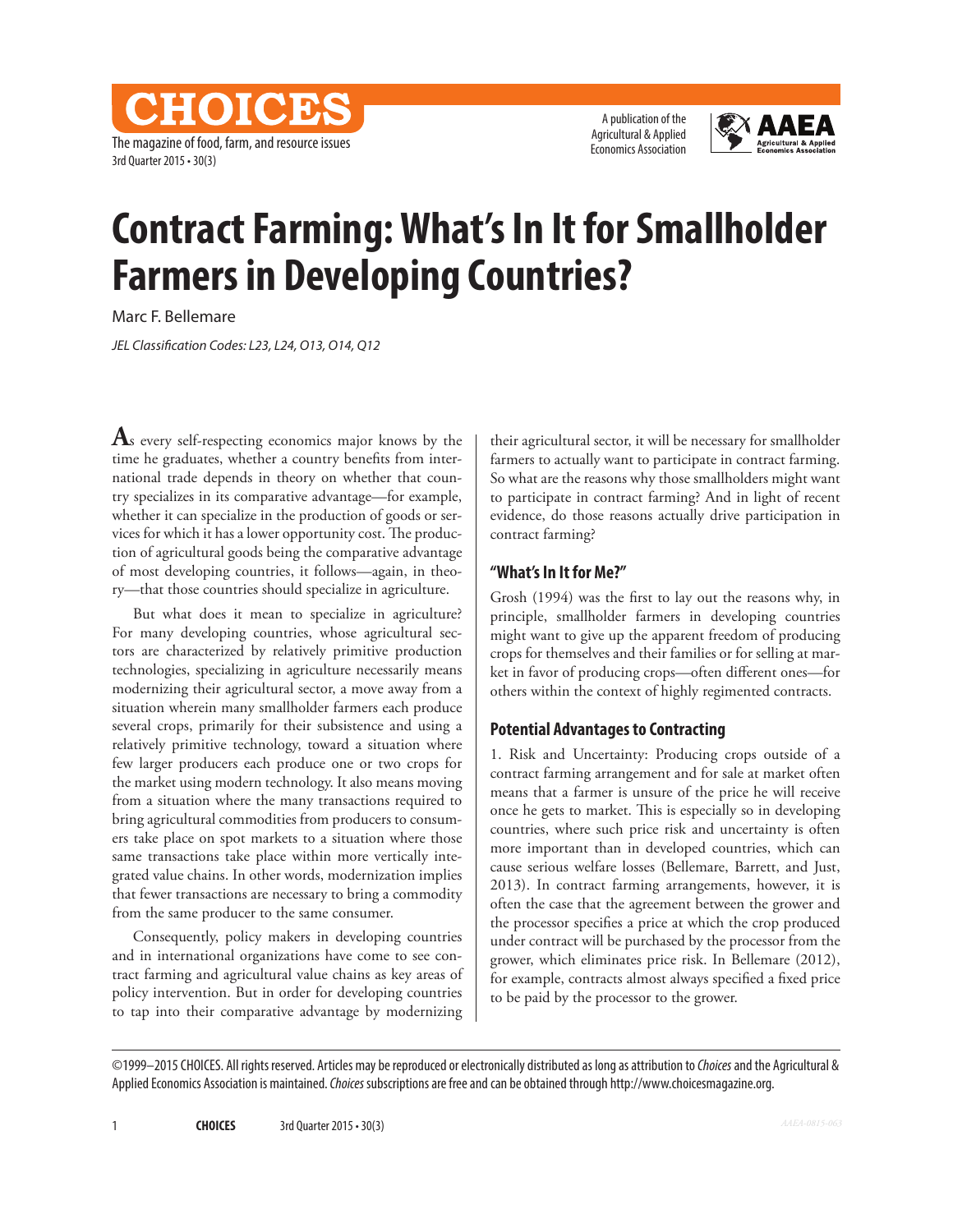2. Imperfect Factor Markets: Economic underdevelopment is often the result of fragmented or missing markets. For example, because of credit rationing due to imperfect information (Stiglitz and Weiss, 1981), a smallholder farmer may not be able to secure a loan which would allow him to make the required investments to adopt a new production technology. In contract farming arrangements, however, it is often the case that the processor advances inputs which would otherwise be difficult or impossible for the grower to obtain, and the contracted crop is used as collateral. In Bellemare (2012), for example, seeds, pesticides, and fertilizer were often provided by the processor to the grower, and the contracted crop was used as collateral.

3. Extension Services: The public provision of extension services is often lacking in developing countries and, as part of contract farming agreements, processors often provide their own private extension services. Those private extension services are often more trusted by farmers than are public extension services. Bellemare (2010) found that yields are positively and significantly related to the number of such private extensions visits to the grower by a technical assistant working for the processor.

## **Potential Disadvantages to Contracting**

Yet, contrary to what many economists and policy makers often seem to believe, contract farming arrangements are not a panacea. For one, contract farming is not easy to set in motion in places where it did not emerge organically. Moreover, contract farming is difficult to "make work," as it often brings its share of problems and is thus unsustainable because one or both parties end up dissatisfied. Contract farming can give rise to the following issues:

1. Monopsony: It is often the case that the crop grown by smallholder

farmers in the context of a contract farming agreement is a crop for which there is little to no local demand. In West Africa, for example, cotton is often produced within agricultural value chains that are entirely owned by the state, who is the sole cotton buyer in the country (Elabed et al., 2013). In such relationships, where there is practically no market for the contract crop outside of the contract, the processor often abuses its monopsony power by reneging on the terms of the contract, by underpaying growers, by delaying payment, and so on. In an edited volume with the evocative title of *Living under Contract*, Little and Watts (1994) present several cases where contract farming failed to fulfill its promises.

2. Contract Rigidity: Because of the specific quality requirements of consumers and the sanitary requirements of regulators in export markets, contract farming arrangements in developing countries are often much more rigid than production outside for one's own consumption or for sale at market. Inputs have to be applied in specific quantities and proportions, specific tasks have to be performed at specific times, and specific techniques or implements have to be used. This often comes at great cost to smallholder farmers who are used to being their own bosses and producing according to their own schedules. More commonly, the opportunity cost of following a rigid production contract is the production of staples for one's subsistence.

3. Leakage, or Side Selling: This is the flipside of monopsony power. In cases where there is a local market for the crop produced under contract, it is not uncommon for the contracted price to be lower than the local market price come harvest time. In such cases, it might be tempting for growers to sell some of the contracted crop on the local market at a higher price, claiming this as a loss. Whereas the exercise of monopsony power is opportunistic behavior on the part of the processor, side selling—what Fafchamps (2004) refers to as "leakage"—is opportunistic behavior on the part of the growers. Minten, Randrianarison, and Swinnen (2009) relate an anecdote wherein rampant inflation in Madagascar led to mass leakage among the growers they studied.

## **As You Sow, So Shall You Reap?**

The advantages and disadvantages of contract farming just discussed are true in principle. How does contract farming play out in practice? A collection of empirical country studies and reviews of this literature (Bijman, 2008, and Oya, 2012) offer some insights.

Does contract farming make smallholder farmers better off? The question is not new, at least not when one looks outside of agricultural and applied economics to consider the social sciences as a whole. Goldsmith (1985) reviews a number of case studies of contract farming in Africa, Asia, and Latin America, and finds that in the majority of cases, the income of growers is greater than that of non-growers. Moreover, he finds that participation in contract farming is associated with the adoption of better production technologies. Singh (2002) also compares contract farming arrangements in the Indian state of Punjab, and he also finds that those smallholder farmers who participate in contract farming have higher incomes.

The issue with both studies by Goldsmith (1985) and Singh (2002), however, is that they ignore the fact that it is entirely possible that those smallholders who elect to participate in contract farming may have already been better off than those smallholders who elect not to participating in contract farming prior to their participation. This is known as the selection problem, and not only does it threaten the internal validity of empirical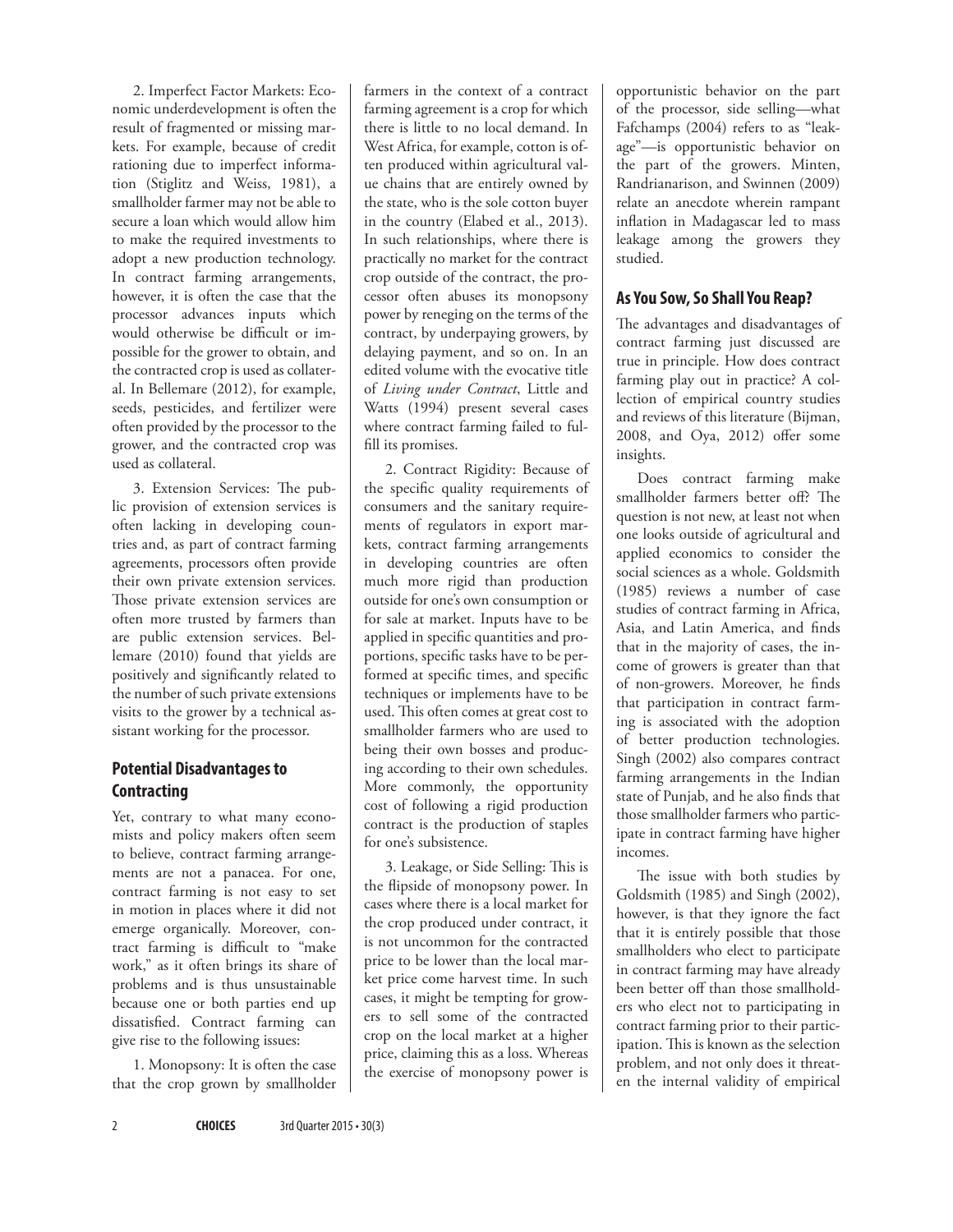findings, it is also challenging to address in practice. Warning and Key (2002) were the first to attempt to deal with the self-selection of growers into contract farming in a study of peanut contract farming in Senegal, and they find that participants in contract farming did, indeed, have significantly higher incomes than nonparticipants.

Another common issue in the literature on contract farming is the lack of external validity. That is, researchers tend to focus on a single crop or on a single region, with little to no implications for other crops or regions. Simmons, Winters, and Patrick (2005) were the first to aim for more external validity by looking at three contracted commodities—maize, poultry, and rice—in three different locations in Indonesia, and they find that those households who participated in contract farming as poultry breeders and maize growers had better returns to capital than nonparticipants. Likewise, Miyata, Minot, and Hu (2007) looked at apple and onion contract farming arrangements in China, and found that participation in contract farming was associated with higher incomes.

Minten, Randrianarison, and Swinnen (2009) looked at contract farming over green vegetables in the capital region of Madagascar. The advantage of their study is that, although they looked at income, they also considered other indicators of welfare, namely income variability and the duration of the hungry season, finding that households who participated in contract farming were better off along all those indicators.

Aiming for external validity, Bellemare (2012) studied contract farming over more than 10 contracted crops across six regions of Madagascar. Using field-experimental methods to deal with the selection problem, he found that contract farming appeared to lead to a 10-percent increase in income. Yet even those

field-experimental methods are not immune from criticism, and they do not guarantee the identification of causal effects from contracting farming. There are many other studies of the welfare impacts of contract farming, including Glover and Kusterer (1990), Porter and Phillips-Howard (1997), Ashraf, Giné, and Karlan (2009), Bolwig, Gibbons, and Jones (2009), Maertens and Swinnen (2009), Rao and Qaim (2011), Michelson, Reardon, and Perez (2012), Dedehouanou, Swinnen, and Maertens (2013), Michelson (2013), Narayanan (2014), and Briones (2015).

The bulk of the evidence suggests that participating in contract farming improves the welfare of those who choose to participate (Wang, Wang, and Delgado, 2014). Yet because the identification problem—correlation is not causation—remains as thorny as ever, one has to keep in mind the distinct possibility that publication bias has molded what we know of the welfare impacts of contract farming. Null findings—in this case, findings that show no association between participation in contract farming and welfare—tend not to get published. Findings that tend to go against the dominant view—in this case, findings that would show a negative association between participation in contract farming and welfare—are perhaps even more difficult to publish than findings of no association. Hence, the publication process might lead to a surfeit of findings showing a positive association between participation in contract farming and welfare.

## **Policy Implications—or Lack Thereof**

Whether policy implications can be derived from the foregoing depends on one's willingness to believe the findings in the literature. If one takes the positive findings discussed above at face value—that is, as having both internal and external validity—then one should logically argue for policies that facilitate the emergence of or support contract farming. Concretely, this could be as simple as a policy wherein a government subsidizes the expansion of a processing firm's contracting activities to areas where (or groups with whom) it does not already contract, or it could be as complex as a legal reform that provides better legal recourse for both parties to a contract farming agreement in order to make contract farming agreements more likely to be sustained or to emerge at all.

If, given the issues discussed above—limited internal validity, external validity, or potential publication bias—one is more skeptical about the findings of the empirical studies discussed above, then there are few if any policy implications. This is especially the case considering that the literature has so far had little to say about the potential benefits of contract farming for those who did not choose to participate. As a consequence, it might be unwise to encourage the participation in contract farming of households who do not already do so. In that case, it is perhaps best to leave growers and processors alone, without trying to nudge one party or the other in any specific direction, and to invest instead in better evidence and replication studies to better inform future policy options.

## **For More Information**

Ashraf, N., X. Giné, and D. Karlan. 2009. "Finding Missing Markets (and a Disturbing Epilogue): Evidence from an Export Crop Adoption and Marketing Intervention in Kenya," *American Journal of Agricultural Economics* 91(4): 973-990.